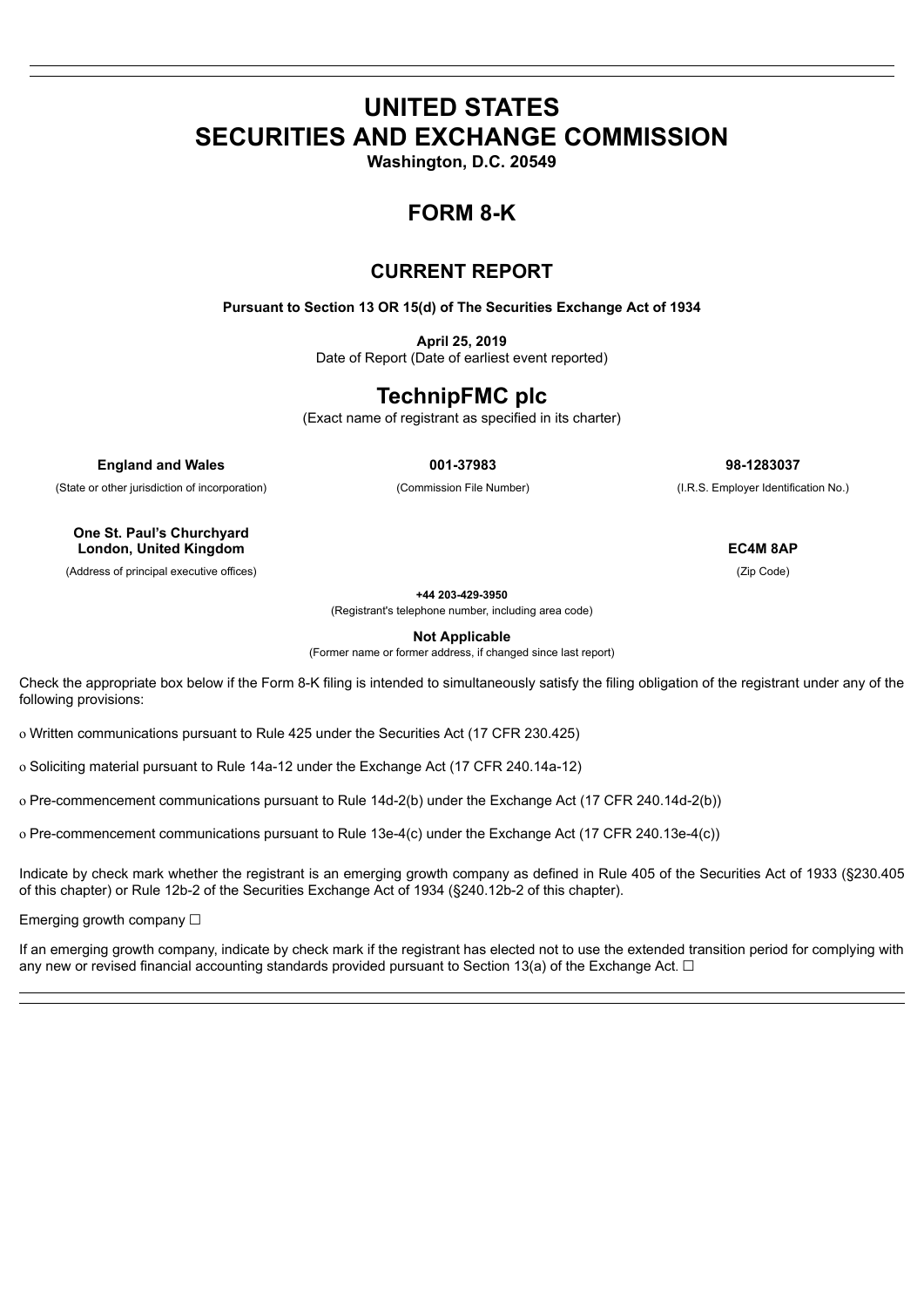#### **Item 2.02 Results of Operations and Financial Condition**

On April 25, 2019, TechnipFMC plc ("TechnipFMC") issued a news release announcing its financial results for the fiscal quarter ended March 31, 2019. A copy of the news release is furnished as Exhibit 99.1 to this report and is incorporated herein by reference.

#### **Item 9.01 Financial Statements and Exhibits**

(d) Exhibits

Exhibit No. Description

99.1 News Release issued by TechnipFMC dated April 25, 2019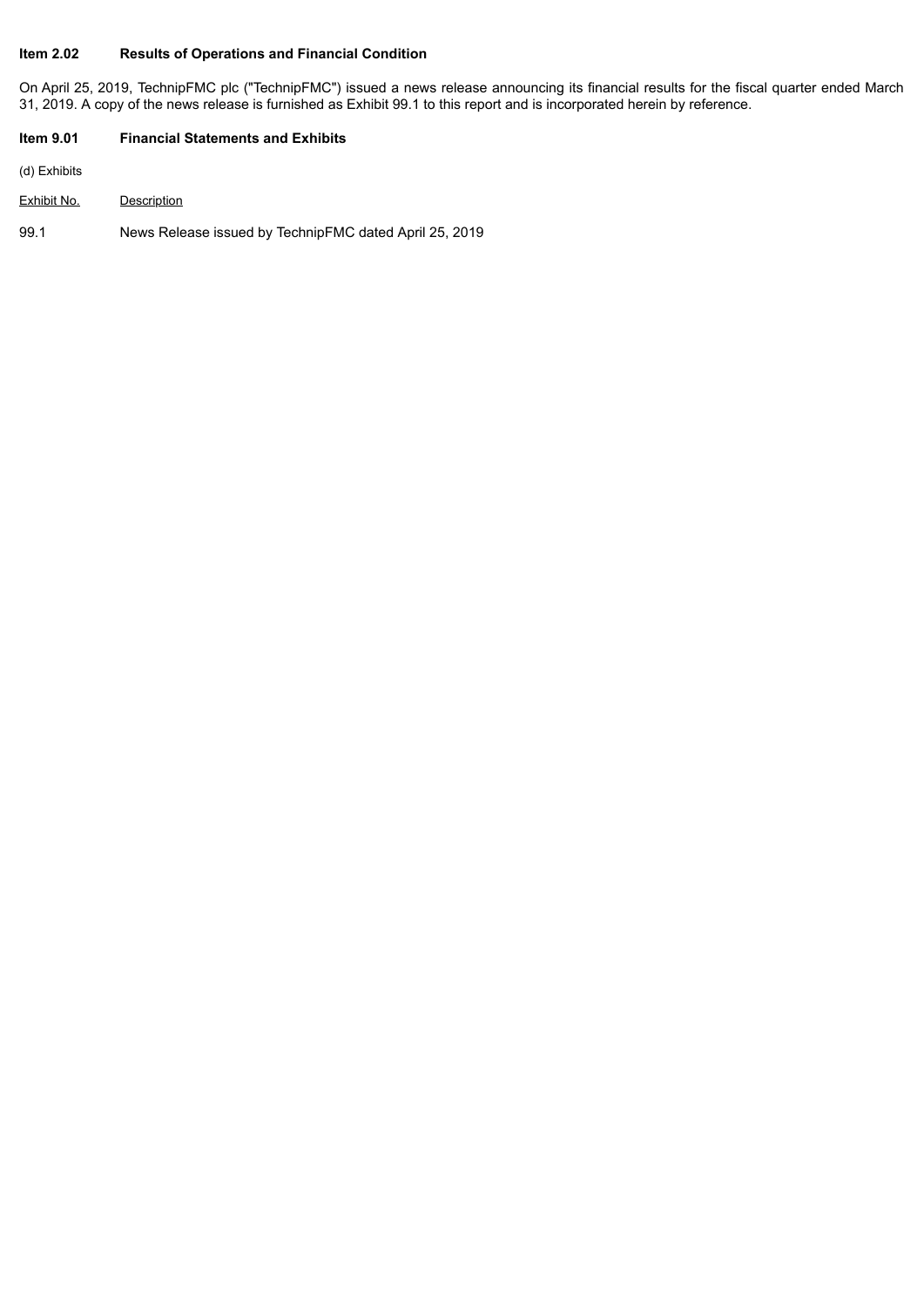| Exhibit No. | Description                                                |
|-------------|------------------------------------------------------------|
| 99.1        | News Release issued by TechnipFMC plc dated April 25, 2019 |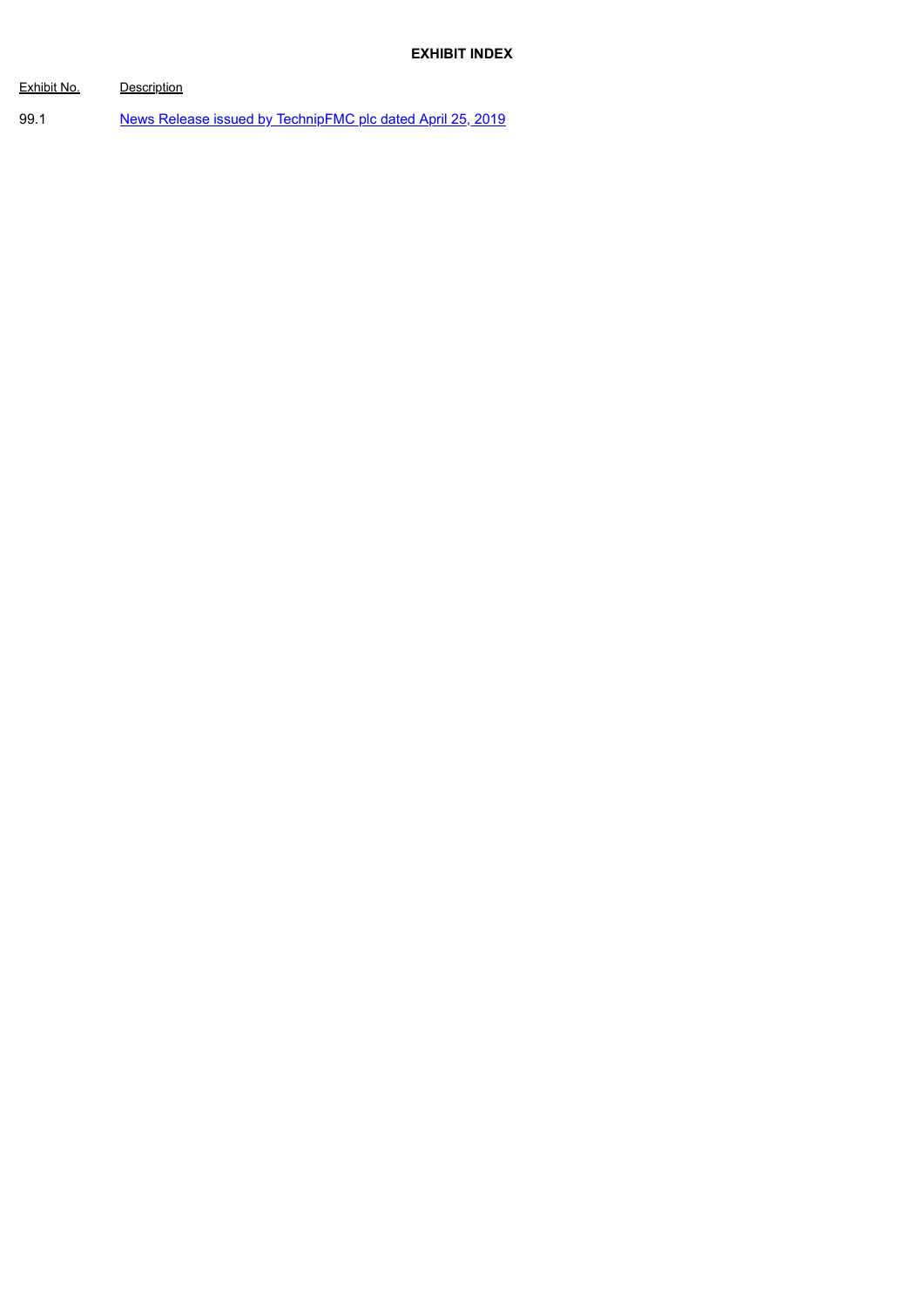#### **SIGNATURES**

Pursuant to the requirements of the Securities Exchange Act of 1934, the registrant has duly caused this report to be signed on its behalf by the undersigned hereunto duly authorized.

#### **TechnipFMC plc**

By: /s/ Maryann T. Mannen

Dated: April 25, 2019 Name: Maryann T. Mannen Title: Executive Vice President and Chief Financial Officer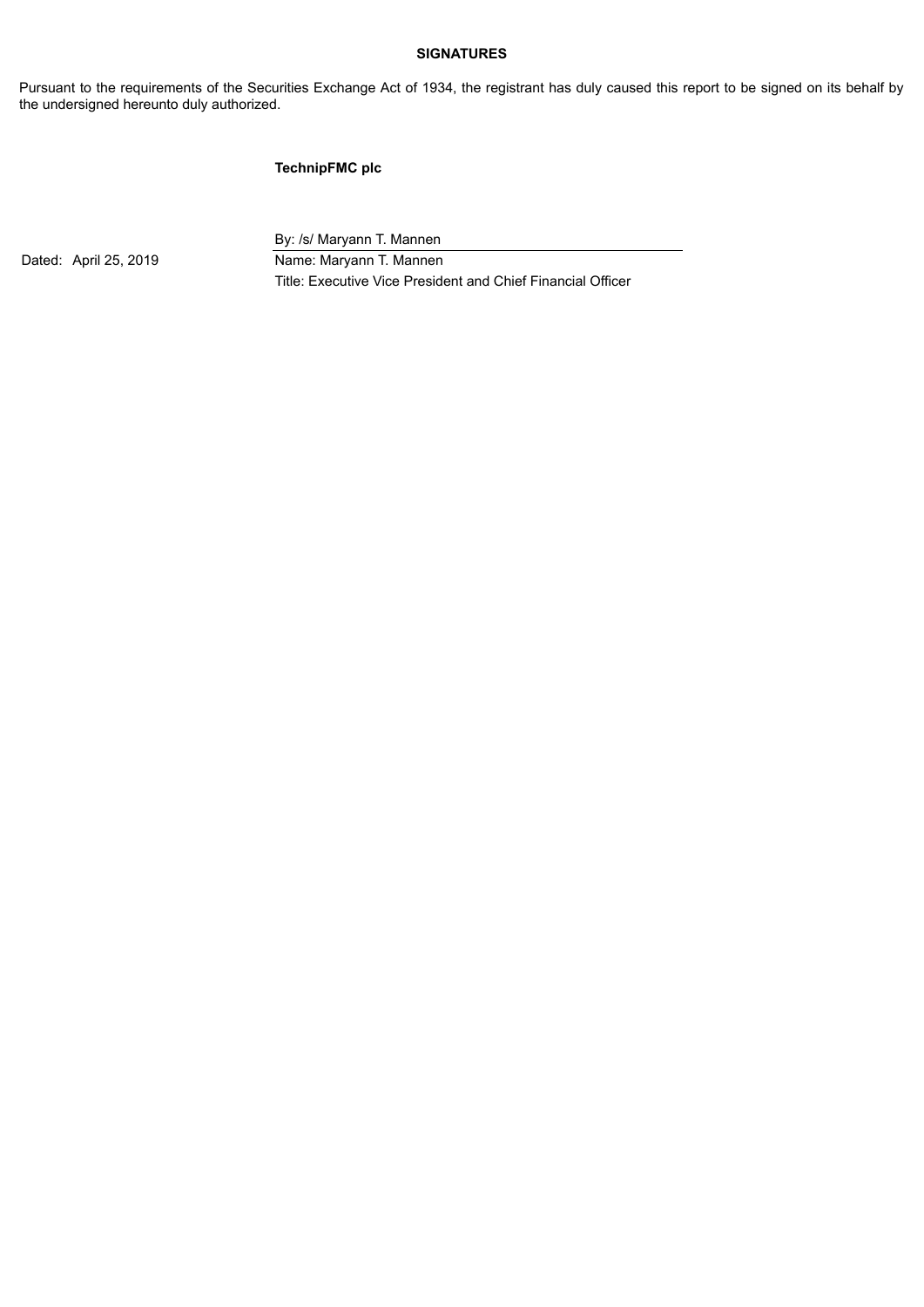<span id="page-4-0"></span>

Press Release

## TechnipFMC Announces First Quarter 2019 Results

- **Total Company inbound orders of \$6.2 billion; book-to-bill of 2.1**
- **Net income of \$20.9 million and adjusted EBITDA of \$295.8 million**
- **Updated 2019 financial guidance reflects strong orders and execution in Onshore/Offshore and lower North American activity in Surface Technologies**

**LONDON, PARIS, HOUSTON, April 25, 2019 -** TechnipFMC plc (NYSE: FTI) (Paris: FTI) today reported first quarter 2019 results.

Total Company revenue was \$2,913 million. Net income was \$20.9 million, or \$0.05 per diluted share. These results included after-tax charges and credits totaling \$6.4 million of expense, or \$0.01 per diluted share; adjusted diluted earnings per share were \$0.06.

Adjusted EBITDA, which excludes pre-tax charges and credits, was \$295.8 million; adjusted EBITDA margin was 10.2 percent (Exhibit 7).

Other significant pre-tax items impacting the quarter, for which we do not provide guidance, included the following:

- \$11.6 million of foreign exchange losses included in corporate expense, or \$0.02 per diluted share on an after-tax basis; and
- \$84.7 million of increased liability payable to joint venture partners included in interest expense, or \$0.19 per diluted share on an after-tax basis.

### **Summary Financial Statements - First Quarter 2019**

*Reconciliation of U.S. GAAP to non-GAAP financial measures are below and in financial schedules.*

| <b>Three Months Ended</b><br>(In millions, except per share amounts) | March 31,<br>2019 | March 31,<br>2018 | Change     |
|----------------------------------------------------------------------|-------------------|-------------------|------------|
| <b>Revenue</b>                                                       | \$2,913.0         | \$3,125.2         | $(6.8\%)$  |
| Net income                                                           | \$20.9            | \$95.1            | $(78.0\%)$ |
| Diluted earnings per share                                           | \$0.05            | \$0.20            | $(75.0\%)$ |
|                                                                      |                   |                   |            |
| <b>Adjusted EBITDA</b>                                               | \$295.8           | \$386.6           | (23.5%)    |
| <b>Adjusted EBITDA margin</b>                                        | 10.2%             | 12.4%             | (222 bps)  |
| <b>Adjusted net income</b>                                           | \$27.3            | \$131.5           | $(79.2\%)$ |
| Adjusted diluted earnings per share                                  | \$0.06            | \$0.28            | (78.6%)    |
|                                                                      |                   |                   |            |
| Inbound orders                                                       | \$6,184.5         | \$3,487.0         | 77.4%      |
| <b>Backlog</b>                                                       | \$17,777.6        | \$14,012.0        | 26.9%      |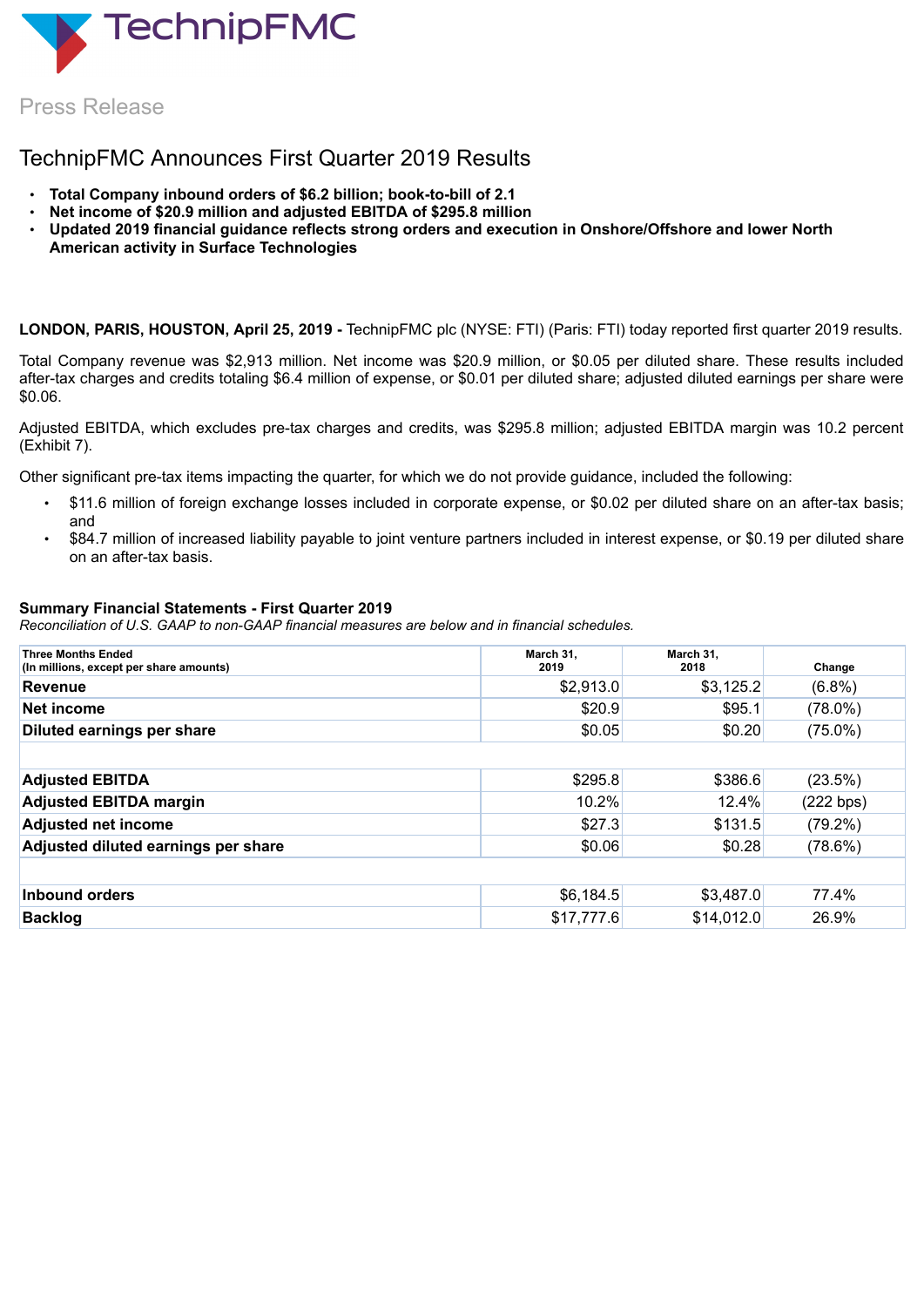

Doug Pferdehirt, CEO of TechnipFMC, stated, "Quarterly orders of \$6.2 billion were our highest since the fourth quarter of 2014. This reflects the strength of our integrated subsea model, our demonstrated capabilities in downstream and gas monetization, and continued growth in international surface markets. With total Company book-to-bill of 2.1 in the quarter, backlog grew 22 percent sequentially to \$17.8 billion."

"In Onshore/Offshore, we continue to execute well and achieved notable project milestones during the period. Orders of \$3.1 billion were more than double our revenues in the quarter, driven by major downstream and offshore projects. Additionally, we are prioritizing five LNG projects that are most strategic to TechnipFMC and offer the highest probability of successful execution. "

"In Surface Technologies, weaker-than-expected activity in North America significantly impacted our quarterly results and has led to a change in the market outlook. We no longer anticipate the recovery in North America as originally forecasted. Outside of the Americas, our expectations remain unchanged at high-single digit to low-double digit activity growth."

Pferdehirt continued, "Strong Subsea orders of \$2.7 billion resulted in a book-to-bill of 2.3, driven by an increased contribution from integrated EPCI (iEPCI™). Our integrated FEED (iFEED™) capabilities serve as a key differentiator and have been instrumental in securing new iEPCI™ awards. The number of new iFEED™ studies nearly doubled in 2018. Many of these are proprietary, providing an exclusive opportunity set to TechnipFMC."

"In the first four months of 2019, we have secured seven new integrated projects, representing an aggregate contract value of \$1.4 billion. This expansion of our integrated portfolio includes projects from BP, Lundin, ENI and ConocoPhillips - all first-time iEPCI™ adopters. Given this early success and our expanding opportunity set, we are confident that iEPCI™ project awards will exceed 25 percent of our Subsea order inbound in 2019."

Pferdehirt concluded, "Our Company has returned to growth, and we are well-positioned to benefit from the recovery underway in many of our key end-markets. Our strong balance sheet ensures that we have sufficient capital to grow the business, while supporting our commitment to return excess capital to shareholders. When these actions are combined with strong operational execution, we can drive our capital returns higher over time. This focus on shareholder capital has been a part of management compensation since the formation of TechnipFMC, and it reflects how we will continue to manage our balance sheet and our business going forward."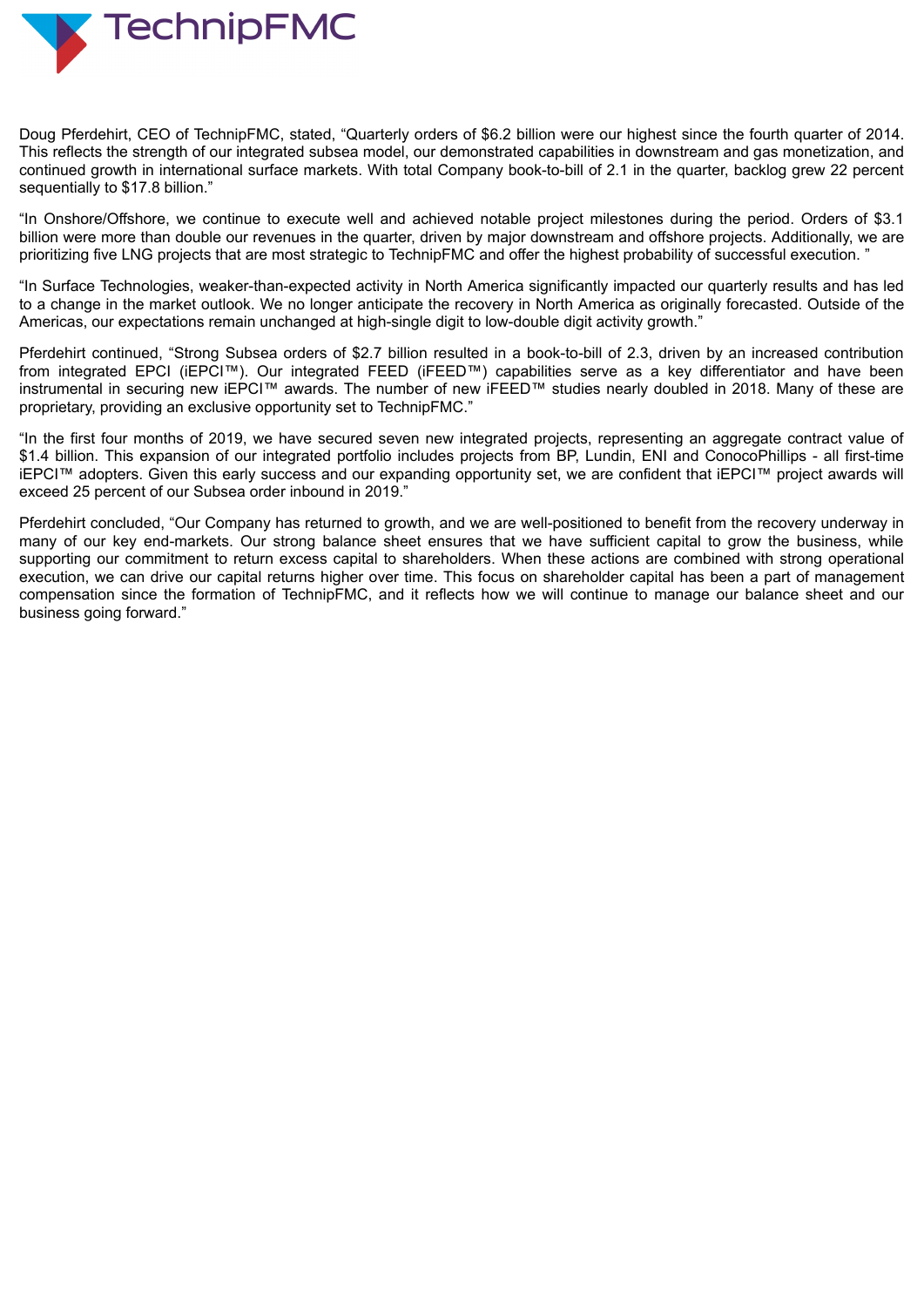

#### **Operational and Financial Highlights - First Quarter 2019**

#### **Subsea**

#### **Financial Highlights**

*Reconciliation of U.S. GAAP to non-GAAP financial measures are below and in financial schedules.*

| <b>Three Months Ended</b><br>(In millions) | March 31,<br>2019              | March 31,<br>2018 | Change      |
|--------------------------------------------|--------------------------------|-------------------|-------------|
| Revenue                                    | 0.4%<br>\$1,185.3<br>\$1,180.2 |                   |             |
| <b>Operating profit</b>                    | \$49.9                         | \$54.4]           | $(8.3\%)$   |
| <b>Adjusted EBITDA</b>                     | \$139.7                        | \$172.0           | $(18.8\%)$  |
| <b>Adjusted EBITDA margin</b>              | 11.8%                          | 14.6%             | $(279$ bps) |
|                                            |                                |                   |             |
| Inbound orders                             | \$2,677.6                      | \$1,227.8         | 118.1%      |
| <b>Backlog</b>                             | \$7,477.3                      | \$6,110.9         | 22.4%       |

Subsea reported first quarter revenue of \$1,185.3 million, largely unchanged from the prior year. Modest growth in services offset the decline in project revenues reflected in the lower level of vessel utilization.

Subsea reported operating profit of \$49.9 million; adjusted EBITDA was \$139.7 million with a margin of 11.8 percent. Operating profit declined versus the prior-year quarter primarily due to more competitively priced backlog and lower vessel utilization, offset in part by cost reduction activities. These same factors drove the year-over-year decline in adjusted EBITDA.

Vessel utilization rate for the first quarter was 55 percent, down from 62 percent in the fourth quarter and 60 percent in the prioryear quarter.

First Quarter Subsea Highlights

- **Total Egina (Nigeria)** Delivered final subsea tree for one of the largest subsea projects in West Africa.
- **Total Kaombo (Angola)** Completed hookup campaign for the South floating production, storage and offloading unit.
- **Skandi Olinda PLSV (Brazil)** Commenced eight-year charter contract with Petrobras.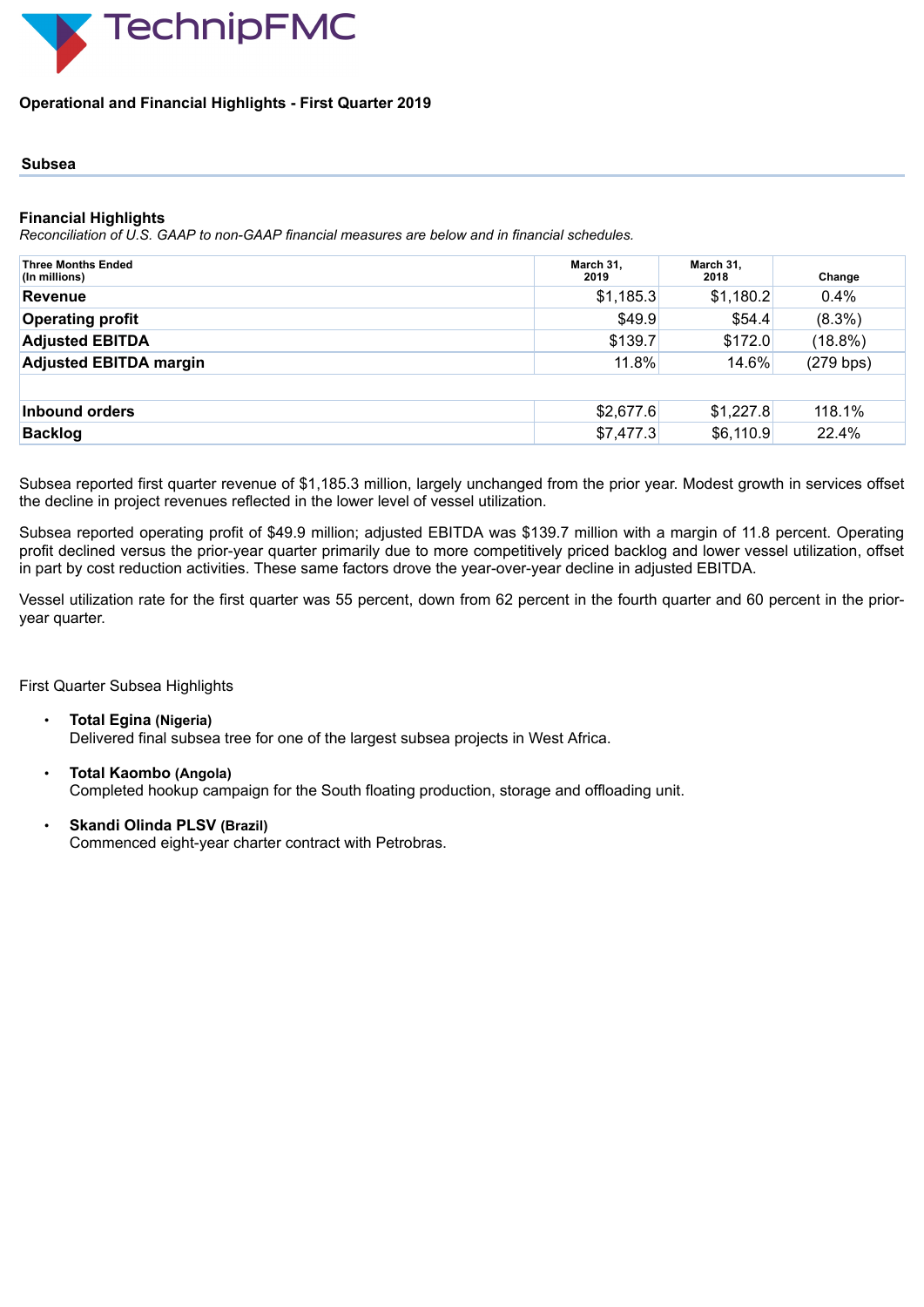

Subsea inbound orders for the quarter were \$2,677.6 million, resulting in a book-to-bill of 2.3. The following announced awards were included in the period:

• **BP Atlantis Phase 3 iEPCI™ Project (Gulf of Mexico)**

Significant\* iEPCI™ contract by BP for the Atlantis Phase 3 project. Following final investment decisions from all partners, TechnipFMC will manufacture, deliver and install subsea equipment. The contract also includes provisional services for tooling and personnel required to install the hardware.

*\* A "significant" award ranges between \$75 million and \$250 million.*

#### • **Lundin Solveig (Luno II) and Rolvsnes iEPCI™ Projects (North Sea)**

Substantial\* iEPCI™ contract from Lundin Norway for the Solveig (Luno II) and Rolvsnes development. The contract covers the delivery and installation of subsea equipment including umbilicals, rigid flowlines, flexible jumpers and subsea production systems.

*\* A "substantial" award ranges between \$250 million and \$500 million.*

#### • **Petrobras Mero I Pre-Salt Project (Brazil)**

Large\* engineering, procurement, construction and installation contract by Petrobras, on behalf of the Libra Consortium, for the Mero 1 pre-salt field. The contract covers engineering, procurement, construction of all rigid lines, as well as the installation and pre-commissioning of all the infield riser and flowline system. It also includes the installation of rigid pipelines, flexible risers and flowlines, steel tube umbilicals and other required subsea equipment. *\* A "large" award ranges between \$500 million and \$1 billion.*

#### • **Equinor Johan Sverdrup Phase 2 Project (North Sea)**

Significant\* contract from Equinor for the Johan Sverdrup Phase 2 development. The contract covers the delivery and installation of the subsea production system including integrated template structures, manifolds, tie-in and controls equipment.

*\* A "significant" award ranges between \$75 million and \$250 million.*

### • **Eni Merakes iEPCI™ Project (Indonesia)**

Large\* iEPCI™ contract by Eni for the Merakes project. This contract covers five deepwater wells, and their 50-kilometer tie back to the existing Jangkrik Floating Production Unit in Indonesia. The project scope includes engineering, procurement, installation and pre-commissioning of subsea equipment. *\* A "large" award ranges between \$500 million and \$1 billion.*

#### • **Total Lapa Pre-Salt Project (Brazil)**

Significant\* contract for the Lapa field by Total. The contract covers the supply of flexible pipes for oil production, gas lift and gas injection as well as associated accessories. The field will be connected to the floating production storage and offloading unit (FPSO) Cidade de Caraguatatuba, already in operation.

*\* A "significant" award ranges between \$75 million and \$250 million.*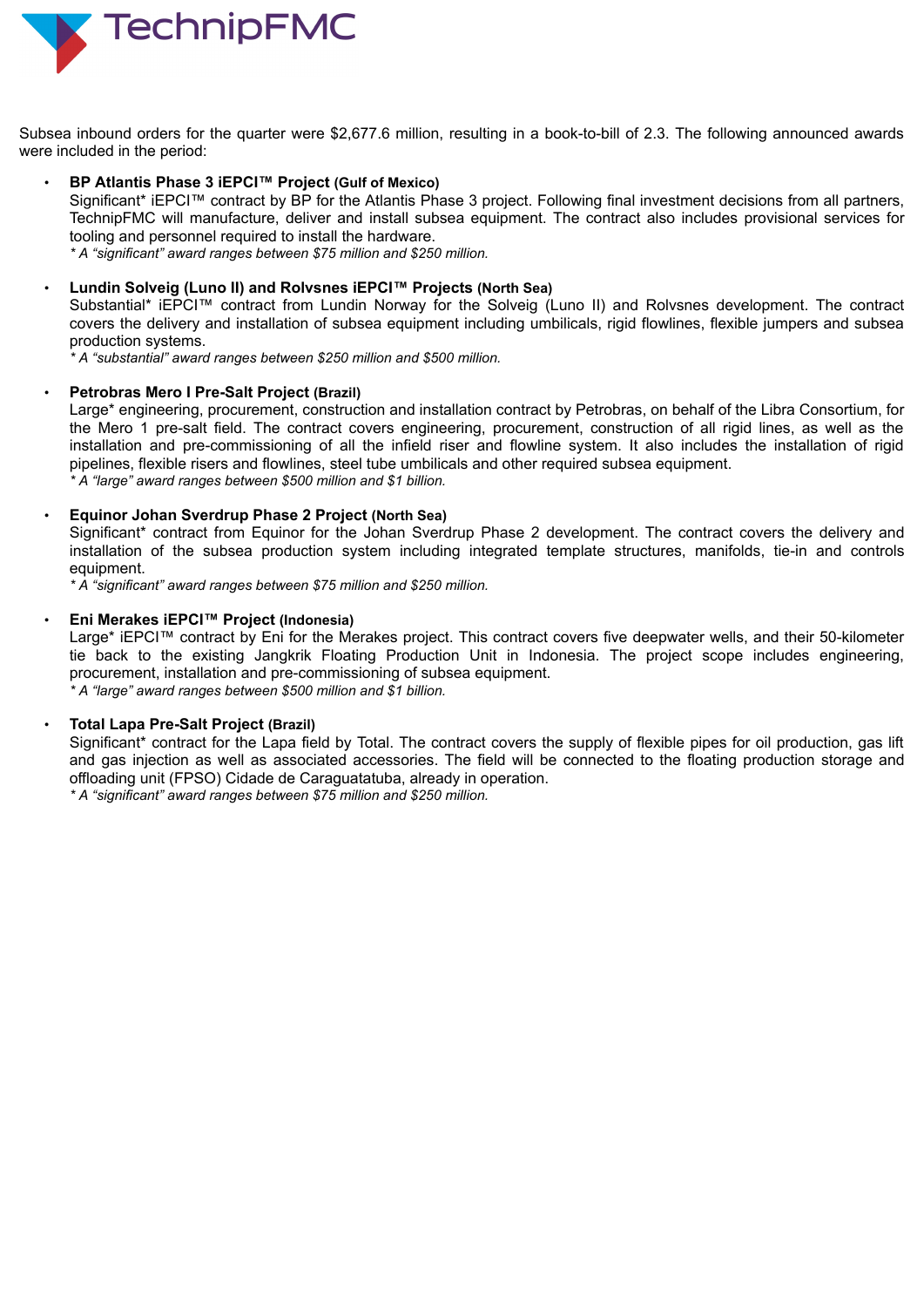

| <b>Subsea</b><br>Estimated Backlog Scheduling as of March 31, 2019<br>(In millions) | Consolidated backlog* | Non-consolidated<br>backlog** |  |  |
|-------------------------------------------------------------------------------------|-----------------------|-------------------------------|--|--|
| 2019 (9 months)                                                                     | \$3,387.1             | \$140.3                       |  |  |
| 2020                                                                                | \$2,480.3             | \$136.7                       |  |  |
| 2021 and beyond                                                                     | \$1,609.9             | \$659.6                       |  |  |
| Total                                                                               | \$7,477.3             | \$936.6                       |  |  |

*\* Backlog does not capture all revenue potential for subsea services.*

\*\* Non-consolidated backlog reflects the proportional share of backlog related to joint ventures that is not consolidated due to our minority *ownership position.*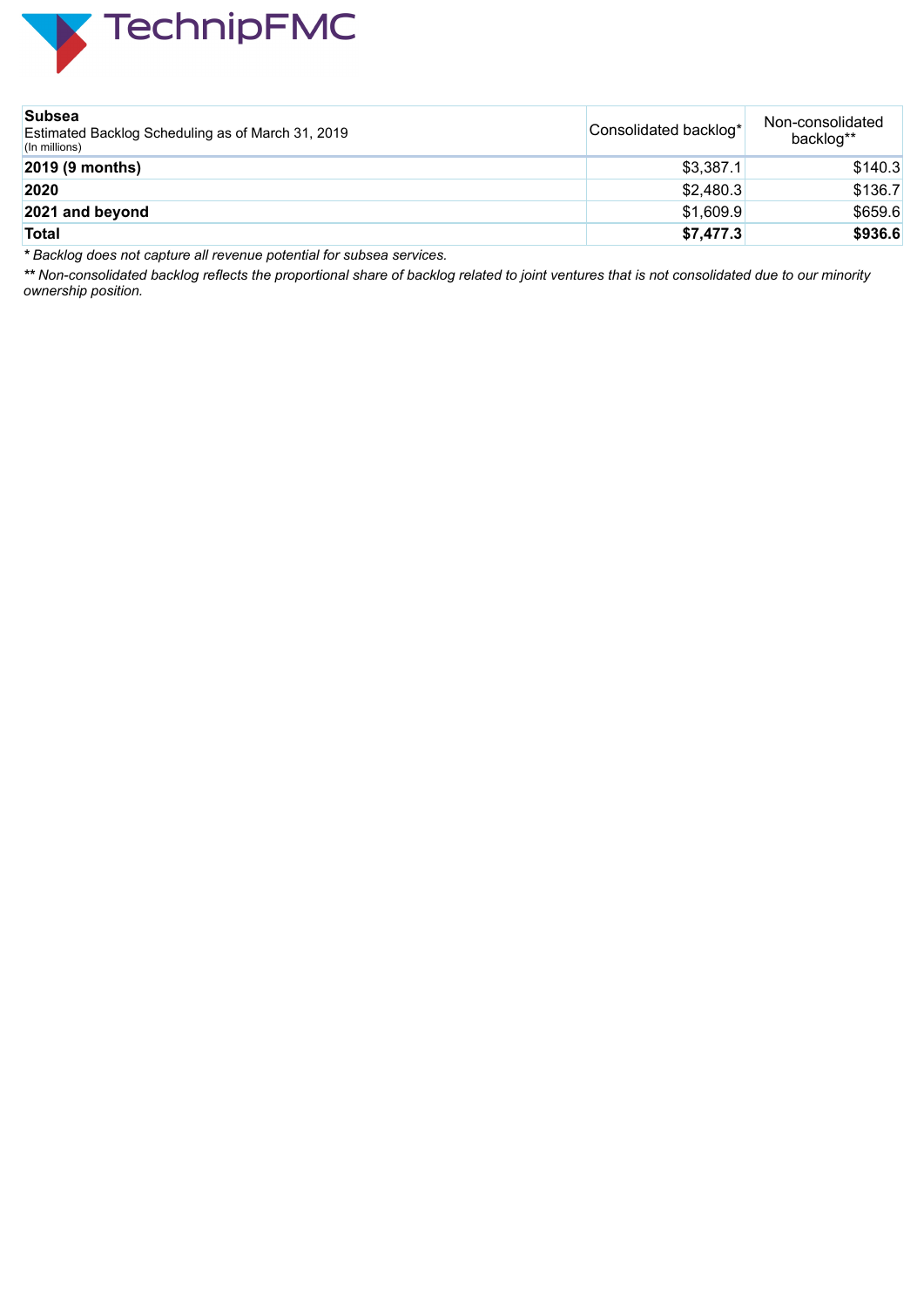

#### **Onshore/Offshore**

#### **Financial Highlights**

*Reconciliation of U.S. GAAP to non-GAAP financial measures are below and in financial schedules.*

| <b>Three Months Ended</b><br>(In millions) | March 31,<br>2019 | March 31,<br>2018 | Change     |
|--------------------------------------------|-------------------|-------------------|------------|
| <b>Revenue</b>                             | \$1,335.1         | \$1,573.4         | $(15.1\%)$ |
| <b>Operating profit</b>                    | \$155.7           | \$202.9           | (23.3%)    |
| <b>Adjusted EBITDA</b>                     | \$194.8           | \$215.0           | $(9.4\%)$  |
| <b>Adjusted EBITDA margin</b>              | 14.6%             | 13.7%             |            |
|                                            |                   |                   |            |
| Inbound orders                             | \$3,138.9         | \$1,849.6         | 69.7%      |
| <b>Backlog</b>                             | \$9,862.7         | \$7,491.6         | 31.7%      |

Onshore/Offshore reported first quarter revenue of \$1,335.1 million. Revenue decreased 15.1 percent from the prior-year quarter as we moved closer to completion on major projects, primarily Yamal LNG. Projects awarded in recent quarters are in early stages of completion and will contribute more significantly in subsequent quarters as the projects progress.

Onshore/Offshore reported operating profit of \$155.7 million; adjusted EBITDA was \$194.8 million with a margin of 14.6 percent. Operating profit decreased 23.3 percent versus the prior-year quarter primarily due to the revenue decline and a change in revenue mix. These same factors drove the year-over-year decrease in adjusted EBITDA; adjusted EBITDA margin increased 93 basis points from the prior-year results.

#### First Quarter Onshore/Offshore Highlights

- **MIDOR refinery (Egypt)** Detailed design and procurement activities as well as site preparation ongoing.
- **BP Tortue Ahmeyim gas FPSO (Mauritania and Senegal)** Engineering, Procurement, and Construction (EPC) phase launched following successful delivery of FEED.
- **Sasol petrochemical complex (United States)** TechnipFMC and partners completed construction scope of work on Sasol Project in Louisiana.
- **Shell Prelude FLNG (Australia)** Performed first condensate export at the end of March.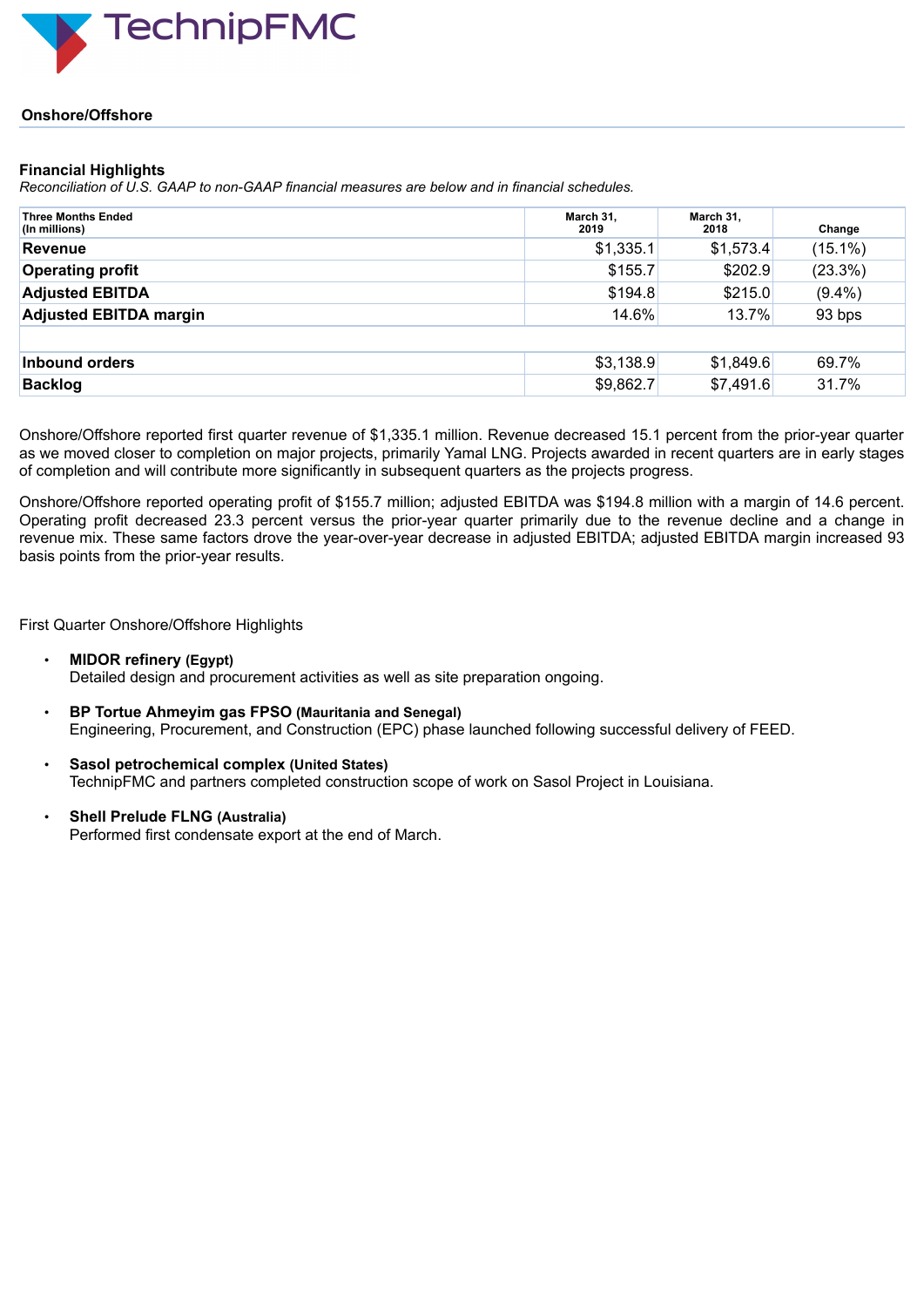

Onshore/Offshore inbound orders for the quarter were \$3,138.9 million, resulting in a book-to-bill of 2.4. The following announced awards were included in the period:

#### • **ExxonMobil Refinery Expansion (United States)**

Large\* reimbursable contract from ExxonMobil for detailed engineering, procurement, and construction for the recently announced crude expansion project in Beaumont, Texas. The awarded scope covers the addition of four new units atmospheric pipe still, kerosene hydrotreater, diesel hydrotreater and benzene recovery at ExxonMobil's Refinery. *\* A "large" award ranges between \$500 million and \$1 billion.*

#### • **BP Greater Tortue Ahmeyim Development FPSO (Mauritania and Senegal)**

Large\* contract by BP for the engineering, procurement, construction, installation and commissioning (EPCIC) of the FPSO unit to be deployed offshore on the maritime border of Mauritania and Senegal. This award is a continuation to the FEED contract awarded in April 2018.

*\* A "large" award ranges between \$500 million and \$1 billion.*

#### • **MIDOR Refinery Expansion and Modernization (Egypt)**

Major\* EPC contract by Middle East Oil Refinery (MIDOR) for the modernization and expansion of their existing complex near Alexandria, Egypt. This EPC contract covers the debottlenecking of existing units as well as the delivery of new units including a Crude Distillation Unit, a Vacuum Distillation Unit, a hydrogen production facility based on our steam reforming technology, as well as various process units, interconnecting, offsites and utilities. *\* A "major" award is over \$1 billion.*

In addition to these announced awards in the period, we continue to strengthen our Process Technology business unit with important new partnerships, including:

#### • **Mid-scale, modular LNG solutions offering**

We have developed a number of standardized, modular mid-scale LNG train designs with capacities ranging from 1 to 3 Mtpa (million metric tons per annum) using Air Products' AP-SMR™ and AP-DMR™ processes. Delivered by Engineering Procurement and Fabrication models, these designs offer more certainty around cost and schedule. We have received contracts in China and North America.

• **ExxonMobil Chemicals Master License and Engineering Agreement (MLEA) for Ethylene technology** Long-term MLEA for our proprietary ethylene technology and process design package starting with a proposed 1.2 million tons plant in Huizhou, China.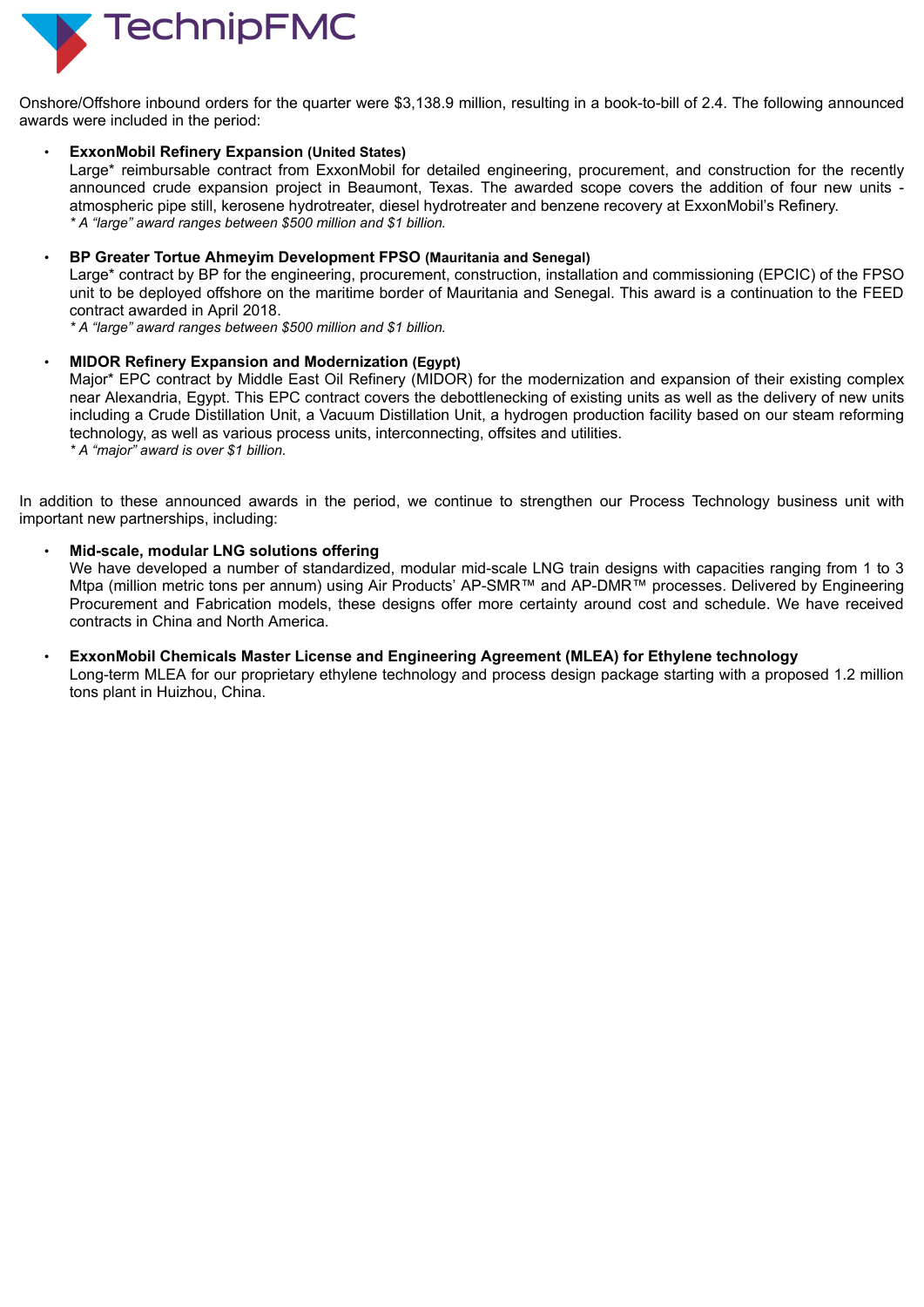

| Onshore/Offshore<br>Estimated Backlog Scheduling as of March 31, 2019<br>(In millions) | Consolidated backlog | Non-consolidated<br>backlog* |  |  |
|----------------------------------------------------------------------------------------|----------------------|------------------------------|--|--|
| 2019 (9 months)                                                                        | \$4,299.4            | \$564.8                      |  |  |
| 2020                                                                                   | \$3,252.3            | \$642.6                      |  |  |
| 2021 and beyond                                                                        | \$2,311.0            | \$558.3                      |  |  |
| <b>Total</b>                                                                           | \$9,862.7            | \$1,765.7                    |  |  |

\* Non-consolidated backlog reflects the proportional share of backlog related to joint ventures that is not consolidated due to our minority *ownership position.*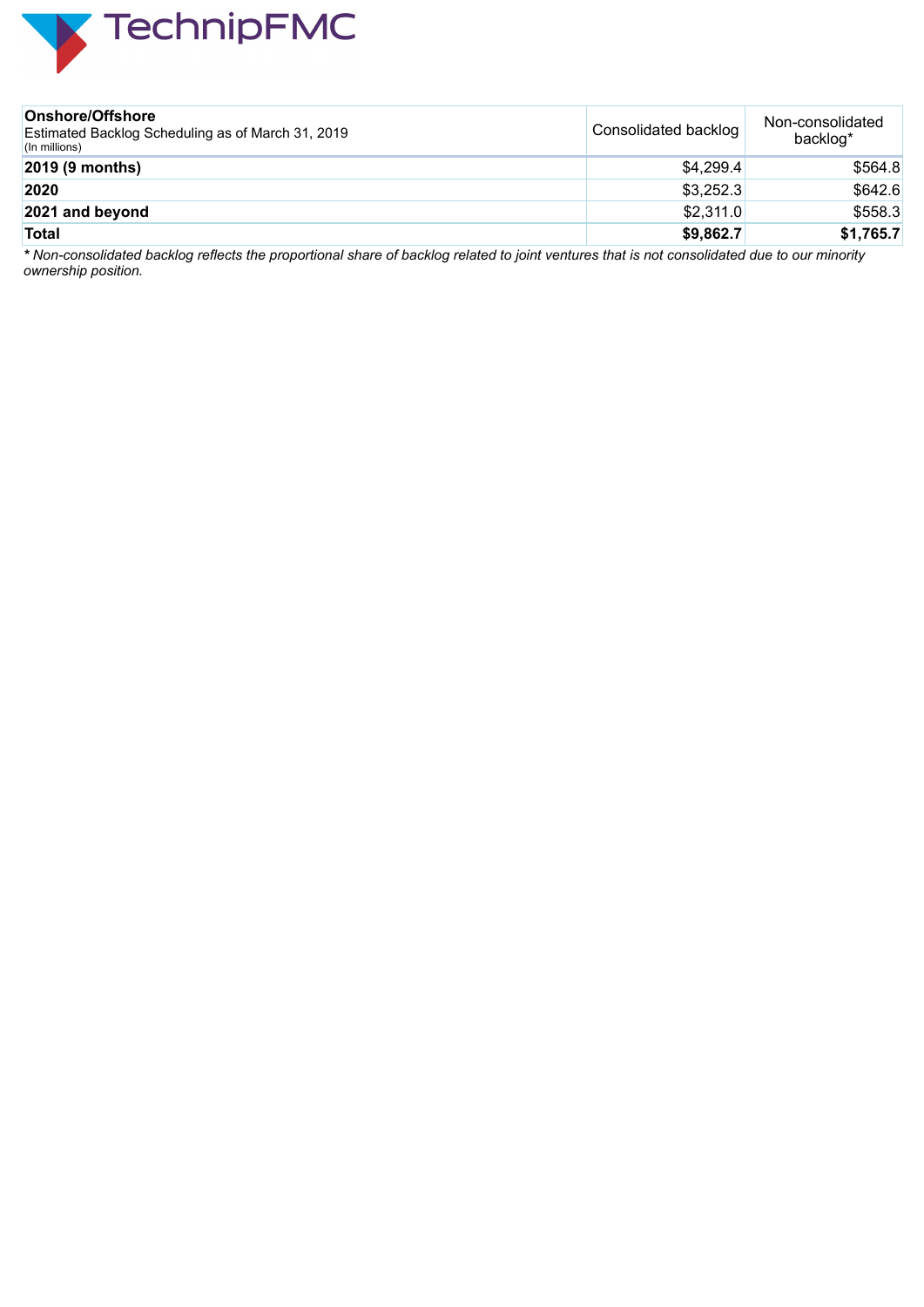

#### **Surface Technologies**

#### **Financial Highlights**

*Reconciliation of U.S. GAAP to non-GAAP financial measures are below and in financial schedules.*

| <b>Three Months Ended</b><br>(In millions) | March 31,<br>2019 | March 31, 2018 | Change     |
|--------------------------------------------|-------------------|----------------|------------|
| Revenue                                    | \$392.6           | \$371.6        | 5.7%       |
| <b>Operating profit</b>                    | \$10.5            | \$30.6         | (65.7%)    |
| <b>Adjusted EBITDA</b>                     | \$30.1            | \$50.3         | $(40.2\%)$ |
| <b>Adjusted EBITDA margin</b>              | 7.7%              | 13.5%          | (587 bps)  |
|                                            |                   |                |            |
| Inbound orders                             | \$368.0           | \$409.6        | $(10.2\%)$ |
| <b>Backlog</b>                             | \$437.6           | \$409.5        | 6.9%       |

Surface Technologies reported first quarter revenue of \$392.6 million, an increase of 5.7 percent from the prior-year quarter. The revenue growth was primarily driven by higher demand for pressure control equipment outside the Americas. North American revenue declined in the period as a result of lower activity.

Surface Technologies reported operating profit of \$10.5 million; adjusted EBITDA was \$30.1 million with a margin of 7.7 percent. Operating profit decreased versus the prior-year quarter primarily due to the continued decline in completions-related activity, onetime charges related to new product introduction and unfavorable product line mix in North America. Operating profit outside the Americas was negatively impacted by delays in shipments of backlog orders now expected to be delivered throughout 2019. These same factors drove the year-over-year decrease in adjusted EBITDA.

North American activity has declined further since the fourth quarter of 2018. Completions-related revenue declined mid-single digits in the quarter, below levels anticipated when 2019 financial guidance was provided in December. The Company now expects North American activity for the remainder of the year to remain largely unchanged from current levels. Reduced operator spending in North America has also negatively impacted pricing as the market adjusts to the excess product and service supply created by the lower activity.

Outside the Americas, the Company continues to anticipate high-single digit to low-double digit activity growth, supported by the Middle East market. We expect limited benefit from pricing in 2019.

Inbound orders for the quarter were \$368 million. Backlog was \$437.6 million. Given the short-cycle nature of the business, orders are generally converted into revenue within twelve months.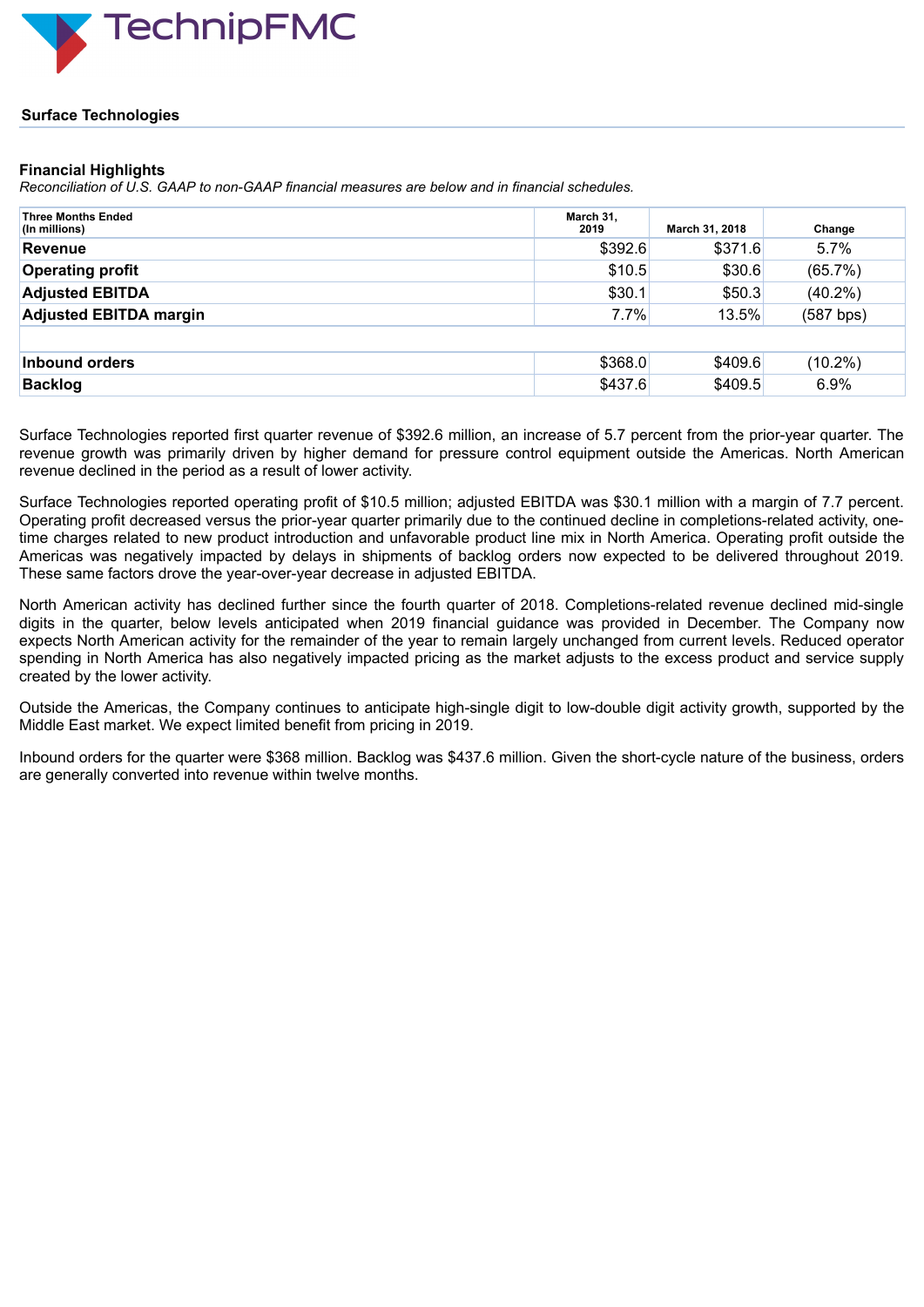

### **Corporate and Other Items**

Corporate expense in the first quarter was \$93.6 million. This includes charges and credits totaling \$21 million of expense associated with the merger as well as restructuring and other severance charges. Excluding charges and credits, corporate expense was \$72.6 million which included \$11.6 million of foreign exchange losses.

Net interest expense was \$88.2 million in the quarter, which included an increase in the liability payable to joint venture partners of \$84.7 million.

The Company recorded a tax provision during the quarter of \$14.5 million. Adjusted net income was negatively impacted by the reversal of a \$40.3 million non-cash valuation allowance which will benefit tax expense in future periods.

Total depreciation and amortization for the quarter was \$119.4 million, including depreciation and amortization related to purchase price accounting for the merger of \$8.5 million.

The Company repurchased 2.2 million shares during the quarter. Total consideration was \$50.1 million; cash impact in the quarter was \$33 million due to the timing of settlement.

Cash flow from operations in the quarter was \$121.4 million. The Company ended the period with cash and cash equivalents of \$4,965.3 million; net cash was \$1,031.4 million.

#### **Other Accounting Items**

On January 1, 2019, we adopted ASU 2016-02, Leases (Topic 842), using a modified retrospective transition method and applying the new standard to all leases.

Adoption of the new lease accounting guidance had a material impact on our consolidated balance sheet but did not have a material impact on our consolidated income statement. As of March 31, 2019, the balances of our operating lease liability and operating lease right-of-use asset were as follows:

- an operating lease liability of approximately \$1,133.9 million which represents the present value of the remaining lease payments discounted using the Company's applicable weighted average incremental borrowing rates; and
- an operating lease right-of-use asset of approximately \$1,105.9 million which represents the lease liability of \$1,133.9 million adjusted for lease incentives, prepaid rent, and other balances.

The difference between the additional lease assets and lease liabilities, net of the deferred tax impact, was recorded as an adjustment to reduce retained earnings by approximately \$1.8 million (\$2.3 million prior to tax effect).

Details regarding the adoption of IFRS 16 will be provided in the Half-Year Financial Report for the half year ending June 30, 2019.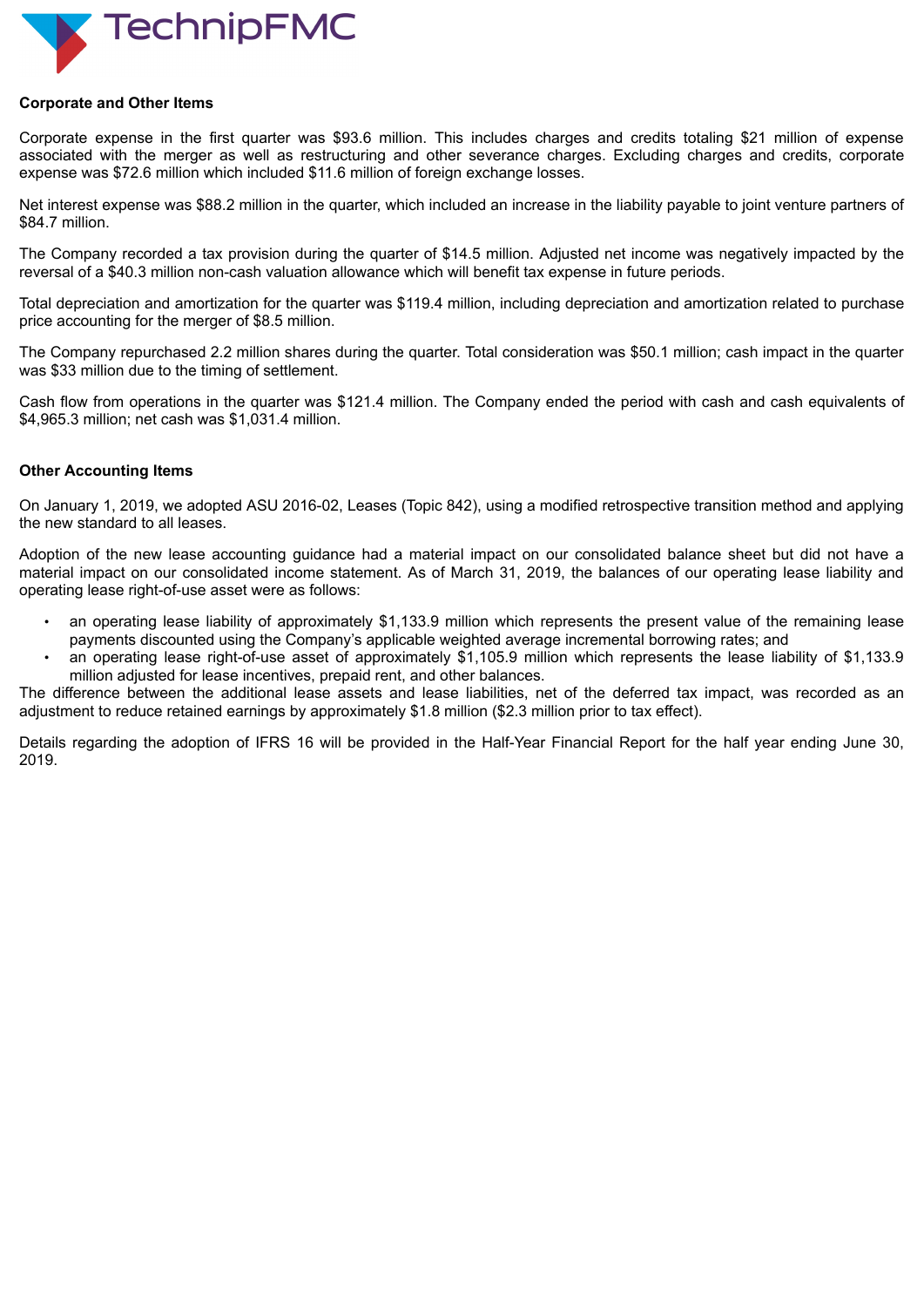

#### **2019 Financial Guidance 1**

Updates to the Company's full-year guidance for 2019 are included in the revised table below and detailed on the following page:

| <b>Subsea</b>                                                                                                                                     | <b>Onshore/Offshore</b>                                                                                                                  | <b>Surface Technologies</b>                                                                                                              |
|---------------------------------------------------------------------------------------------------------------------------------------------------|------------------------------------------------------------------------------------------------------------------------------------------|------------------------------------------------------------------------------------------------------------------------------------------|
| Revenue in a range of \$5.4 - 5.7<br>billion                                                                                                      | Revenue in a range of \$6.0 - 6.3<br>billion*                                                                                            | Revenue in a range of \$1.6 - 1.7<br>billion*                                                                                            |
| <b>EBITDA margin at least 11%</b><br>(excluding amortization related<br>impact of purchase price<br>accounting, and other charges and<br>credits) | EBITDA margin at least 14%*<br>(excluding amortization related impact<br>of purchase price accounting, and<br>other charges and credits) | EBITDA margin at least 12%*<br>(excluding amortization related impact<br>of purchase price accounting, and<br>other charges and credits) |

#### **TechnipFMC**

**Corporate expense, net** \$160 - 170 million for the full year (excluding the impact of foreign currency fluctuations)

**Net interest expense** \$40 - 60 million for the full year (excluding the impact of revaluation of partners' redeemable financial liability)

**Tax rate** 28 - 32% for the full year (excluding the impact of discrete items)

**Capital expenditures** approximately \$350 million for the full year

**Cash flow from operating activities** positive for the full year

 $\mathcal{L}_\text{max}$  , where  $\mathcal{L}_\text{max}$  and  $\mathcal{L}_\text{max}$ 

**Merger integration and restructuring costs** approximately \$50 million for the full year

**Cost synergies** \$450 million total savings (\$220m exit run-rate 12/31/17, \$400m exit run-rate 12/31/18, \$450m exit runrate 12/31/19)

<sup>1</sup>Our guidance measures adjusted EBITDA margin, corporate expense, net (excluding the impact of foreign currency fluctuations), net interest expense (excluding the impact of revaluation of partners' redeemable financial liability), and tax rate (excluding the impact of discrete items) are non-GAAP financial measures. We are unable to provide a reconciliation to comparable GAAP financial measures on a forward-looking basis without unreasonable effort because of the unpredictability of the individual components of the most directly comparable GAAP financial measure and the variability of items excluded from each such measure. Such information may have a significant, and potentially unpredictable, impact on our future financial results.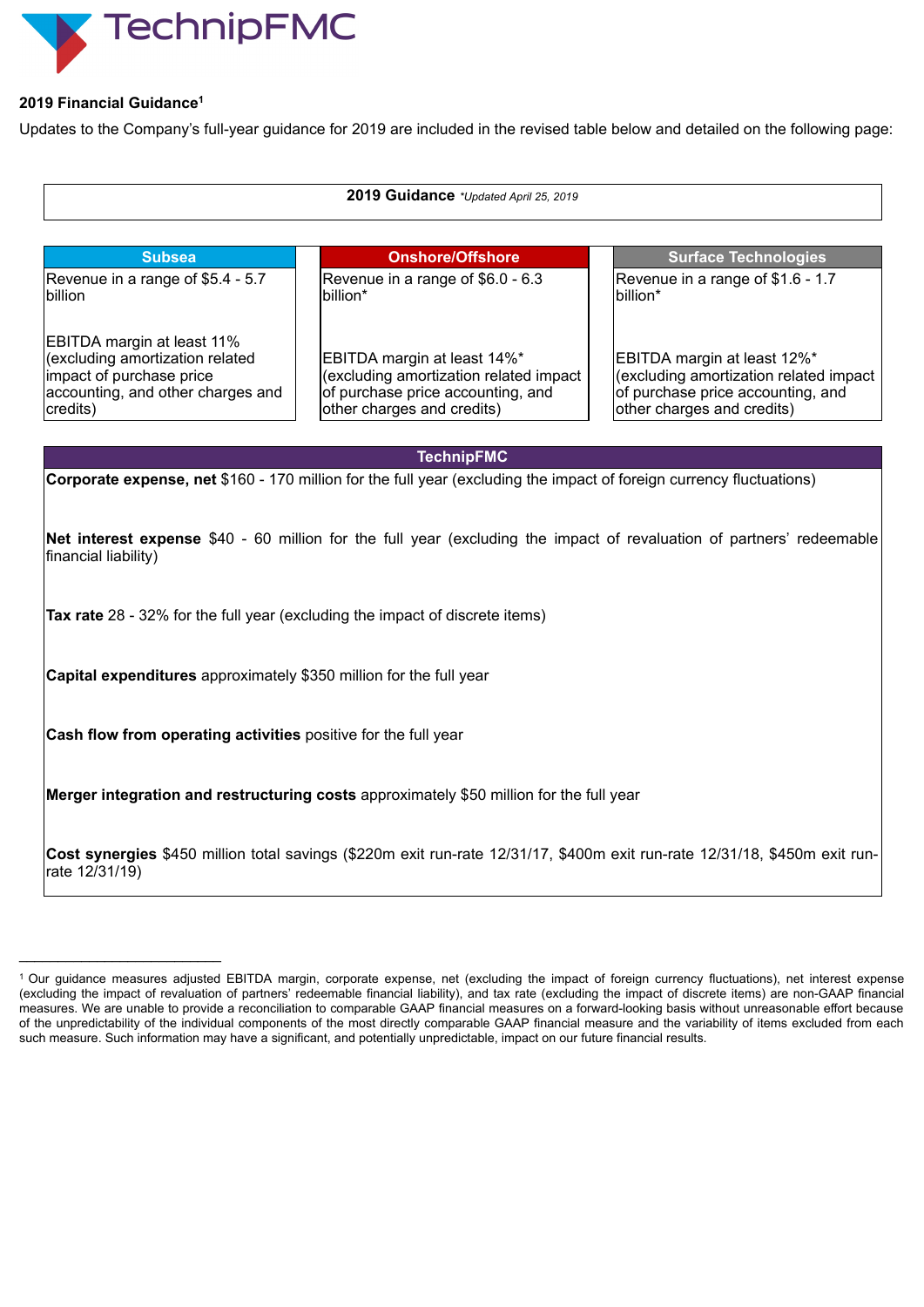

Updates to the Company's full-year guidance for 2019 are detailed below:

- Onshore/Offshore revenue in a range of \$6.0 6.3 billion; revenue has been increased from the previous guidance range of \$5.7 - 6.0 billion.
- Onshore/Offshore EBITDA margin of at least 14% (excluding amortization related impact of purchase price accounting, and other charges and credits); EBITDA margin guidance has been increased from the previous guidance of at least 12%.
- Surface Technologies revenue in a range of \$1.6 1.7 billion; revenue has been decreased from the previous guidance range of \$1.7 - 1.8 billion.
- Surface Technologies EBITDA margin of at least 12% (excluding amortization related impact of purchase price accounting, and other charges and credits); EBITDA margin guidance has been decreased from the previous guidance of at least 17%.

#### **Teleconference**

The Company will host a teleconference on Friday, April 26, 2019 to discuss the first quarter 2019 financial results. The call will begin at 1 p.m. London time (8 a.m. New York time). Dial-in information and an accompanying presentation can be found at www.technipfmc.com.

Webcast access will also be available on our website prior to the start of the call. An archived audio replay will be available after the event at the same website address. In the event of a disruption of service or technical difficulty during the call, information will be posted on our website.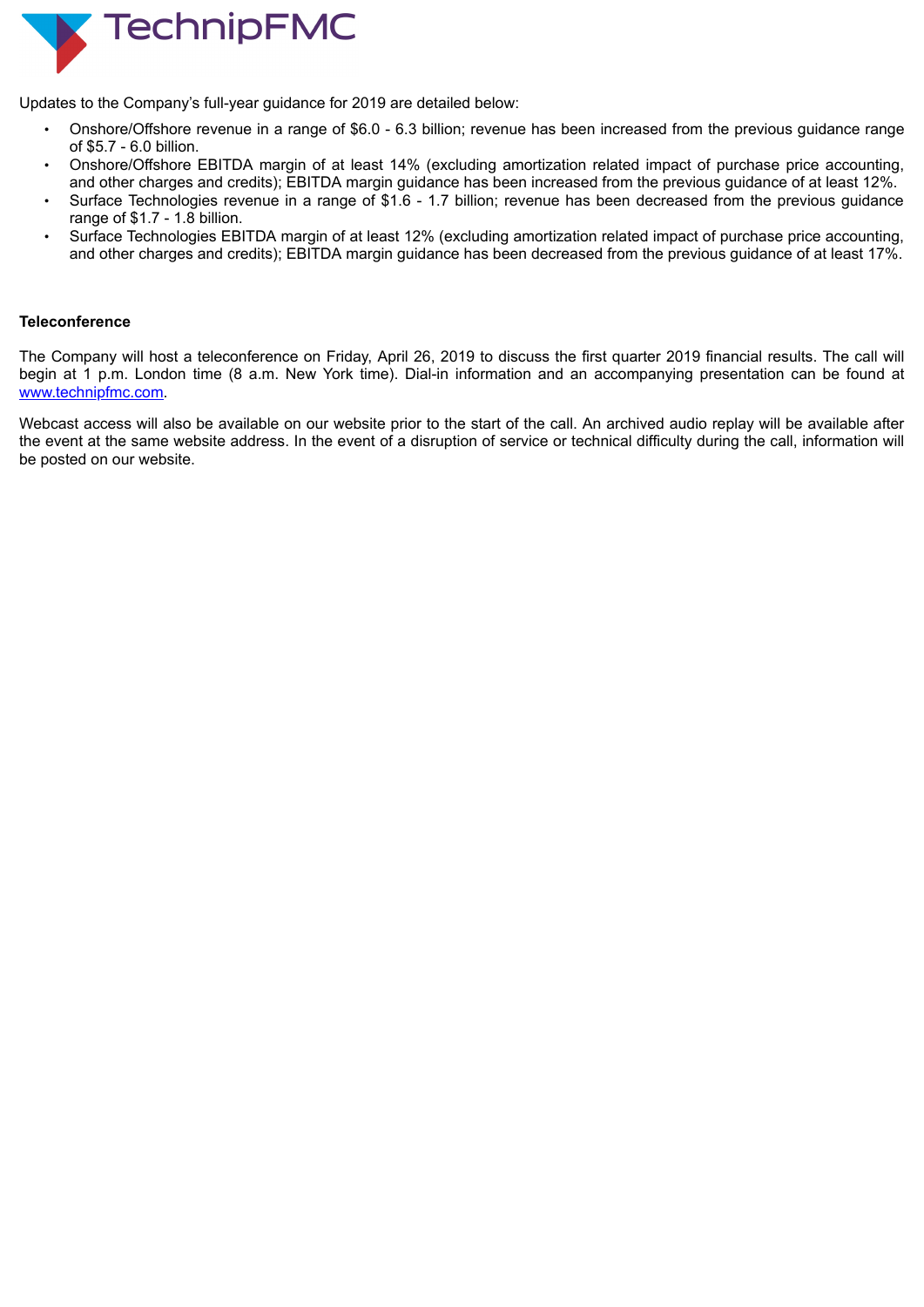

#### **###**

#### *About TechnipFMC*

TechnipFMC is a global leader in subsea, onshore/offshore, and surface projects. With our proprietary technologies and *production systems, integrated expertise, and comprehensive solutions, we are transforming our clients' project economics.*

We are uniquely positioned to deliver greater efficiency across project lifecycles from concept to project delivery and beyond. Through innovative technologies and improved efficiencies, our offering unlocks new possibilities for our clients in developing their *oil and gas resources.*

Each of our more than 37,000 employees is driven by a steady commitment to clients and a culture of purposeful innovation, *challenging industry conventions, and rethinking how the best results are achieved.*

To learn more about us and how we are enhancing the performance of the world's energy industry, go to TechnipFMC.com and *follow us on Twitter @TechnipFMC.*

This communication contains "forward-looking statements" as defined in Section 27A of the United States Securities Act of 1933, as amended, and Section 21E of the United States Securities Exchange Act of 1934, as amended. Words such as "guidance," "confident," "believe," "expect," "anticipate," "plan," "intend," "foresee," "should," "would," "could," "may," "will," "likely," "predicated," "estimate," "outlook" and similar expressions are intended to identify forward-looking statements, which are generally not historical in nature. Such forward-looking statements involve significant risks, uncertainties and assumptions that could cause actual results to differ materially from our historical experience and our *present expectations or projections, including the following known material factors:*

- *unanticipated changes relating to competitive factors in our industry;*
- demand for our products and services, which is affected by changes in the price of, and demand for, crude oil and natural gas in *domestic and international markets;*
- our ability to develop and implement new technologies and services, as well as our ability to protect and maintain critical intellectual *property assets;*
- *potential liabilities arising out of the installation or use of our products;*
- cost overruns related to our fixed price contracts or capital asset construction projects that may affect revenues;
- our ability to timely deliver our backlog and its effect on our future sales, profitability, and our relationships with our customers;
- *our reliance on subcontractors, suppliers and joint venture partners in the performance of our contracts;*
- *our ability to hire and retain key personnel;*
- *piracy risks for our maritime employees and assets;*
- *the potential impacts of seasonal and weather conditions;*
- *the cumulative loss of major contracts or alliances;*
- U.S. and international laws and regulations, including existing or future environmental regulations, that may increase our costs, limit the *demand for our products and services or restrict our operations;*
- disruptions in the political, requiatory, economic and social conditions of the countries in which we conduct business: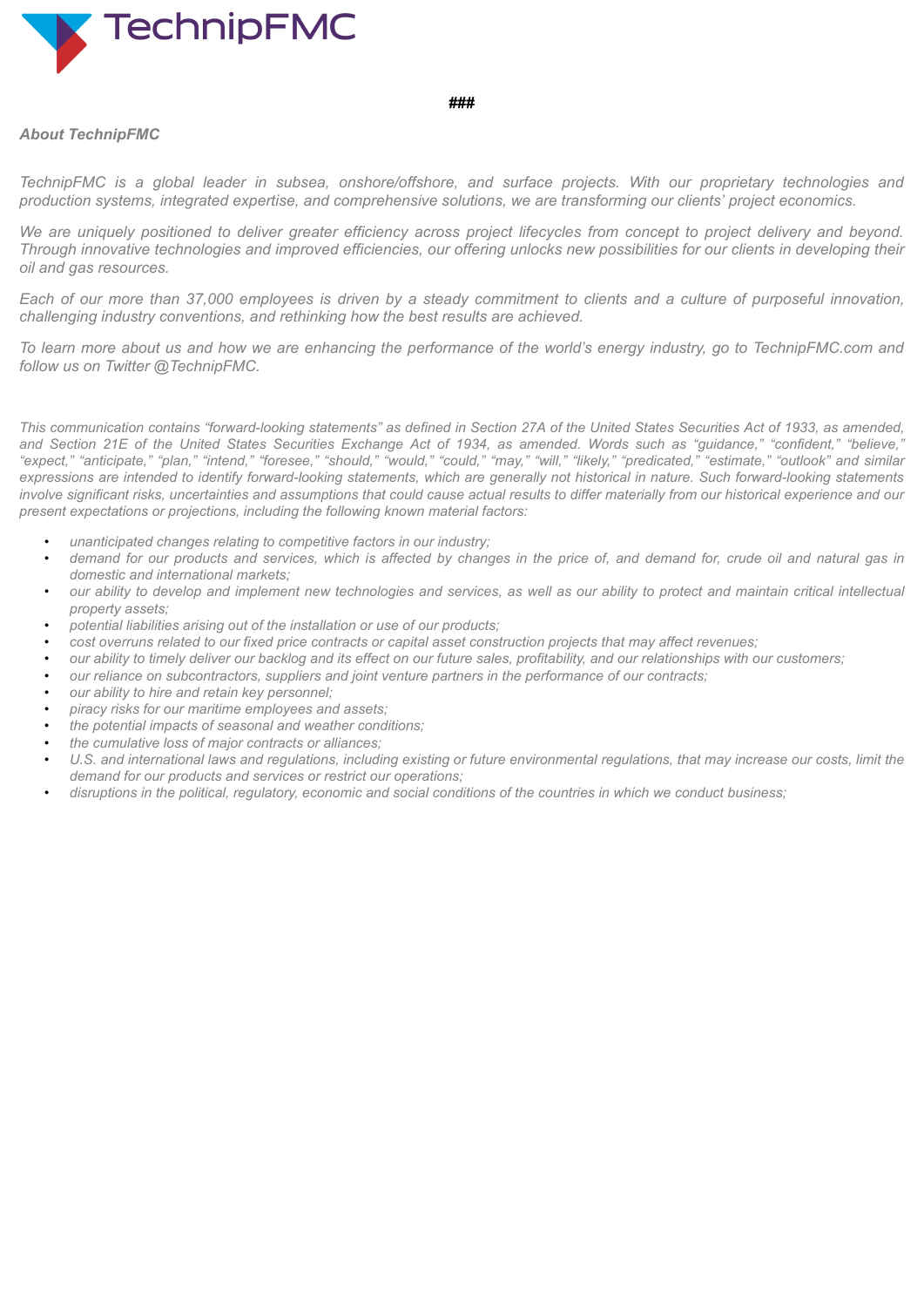

- risks associated with The Depository Trust Company and Euroclear for clearance services for shares traded on the NYSE and *Euronext Paris, respectively;*
- the United Kingdom's proposed withdrawal from the European Union; risks associated with being an English public limited company, including the need for "distributable profits", shareholder approval of certain capital structure decisions, and the risk that we may not be *able to pay dividends or repurchase shares in accordance with our announced capital allocation plan;*
- *compliance with covenants under our debt instruments and conditions in the credit markets;*
- *downgrade in the ratings of our debt could restrict our ability to access the debt capital markets;*
- *the outcome of uninsured claims and litigation against us;*
- *the risks of currency exchange rate fluctuations associated with our international operations;*
- *significant merger-related costs;*
- *risks related to our acquisition and divestiture activities;*
- failure of our information technology infrastructure or any significant breach of security, including related to cyber attacks, and actual or *perceived failure to comply with data security and privacy obligations;*
- risks that the legacy businesses of FMC Technologies, Inc. and Technip S.A. will not be integrated successfully or that the combined company will not realize estimated cost savings, value of certain tax assets, synergies and growth or that such benefits may take *longer to realize than expected;*
- risks associated with tax liabilities, changes in U.S. federal or international tax laws or interpretations to which they are subject:
- the remedial measures to address our material weaknesses could be insufficient or additional issues relating to disclosure controls and *procedures or internal control over financial reporting could be identified; and*
- such other risk factors set forth in our filings with the United States Securities and Exchange Commission and in our filings with the *Autorité des marchés financiers or the U.K. Financial Conduct Authority.*

We caution you not to place undue reliance on any forward-looking statements, which speak only as of the date hereof. We undertake no obligation to publicly update or revise any of our forward-looking statements after the date they are made, whether as a result of new *information, future events or otherwise, except to the extent required by law.*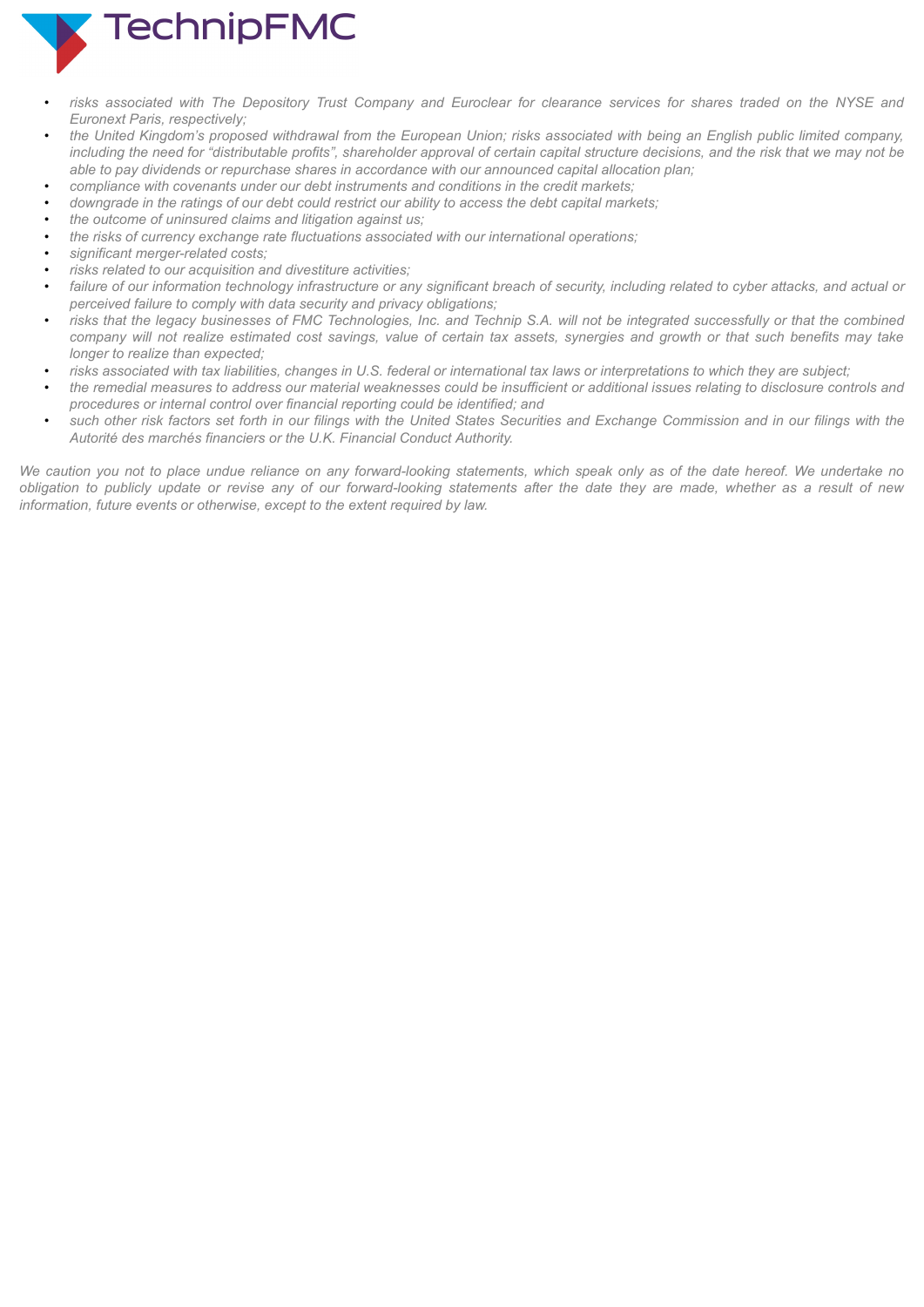

### **Contacts**

#### **Investor relations**

Matt Seinsheimer Vice President Investor Relations Tel: +1 281 260 3665 Email: Matt Seinsheimer

Phillip Lindsay Director Investor Relations (Europe) Tel: +44 (0) 20 3429 3929 Email: **Phillip Lindsay** 

#### **Media relations**

Christophe Bélorgeot Senior Vice President Corporate Engagement Tel: +33 1 47 78 39 92 Email: Christophe Belorgeot

Delphine Nayral Director Public Relations Tel: +33 1 47 78 34 83 Email: **Delphine Nayral**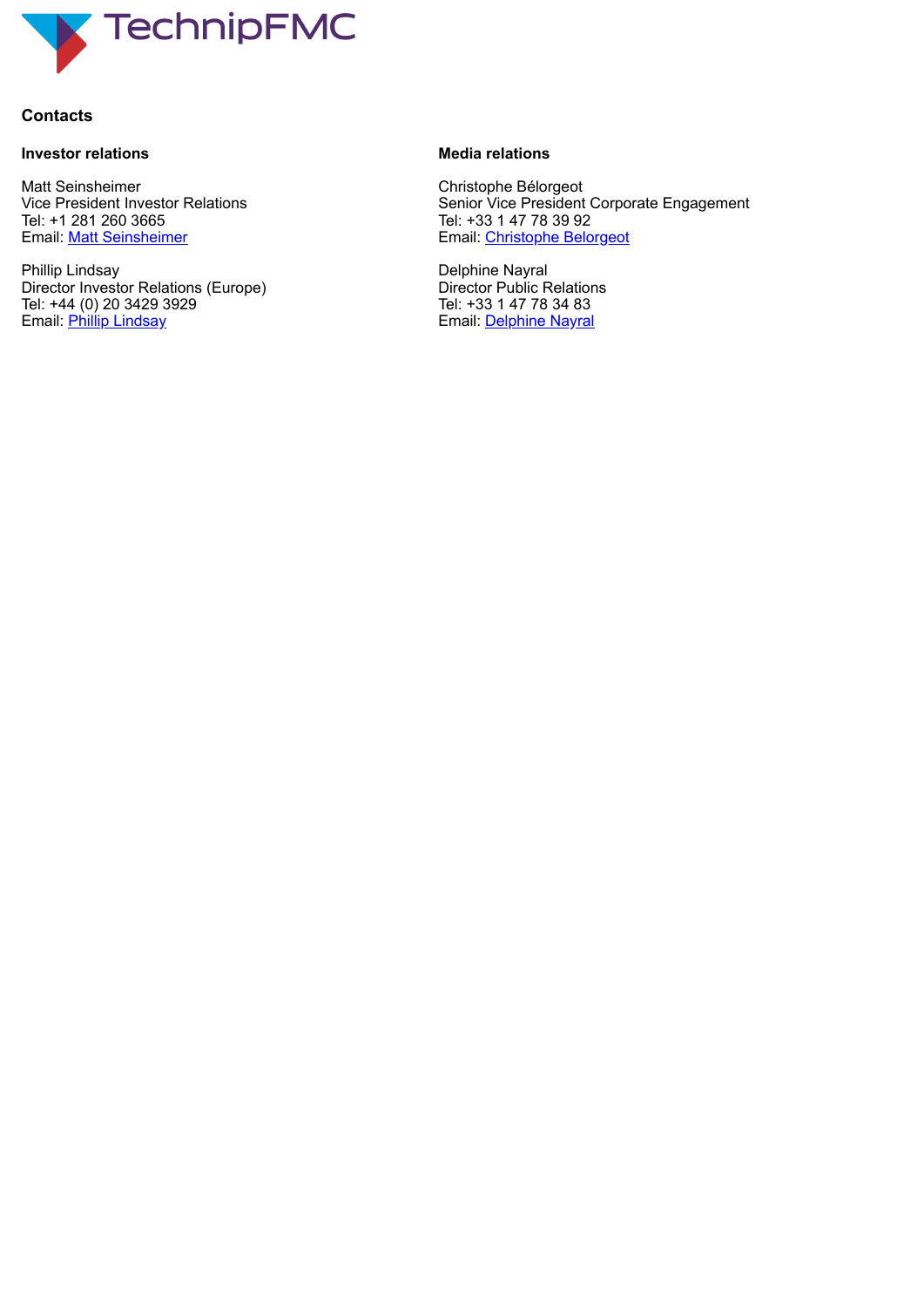#### **TECHNIPFMC PLC AND CONSOLIDATED SUBSIDIARIES CONDENSED CONSOLIDATED STATEMENTS OF INCOME (In millions, except per share data)**

|                                                     |    | (Unaudited)                            |    |          |  |  |
|-----------------------------------------------------|----|----------------------------------------|----|----------|--|--|
|                                                     |    | <b>Three Months Ended</b><br>March 31, |    |          |  |  |
|                                                     |    |                                        |    |          |  |  |
|                                                     |    | 2019                                   |    | 2018     |  |  |
| Revenue                                             | \$ | 2,913.0                                | \$ | 3,125.2  |  |  |
| Costs and expenses                                  |    | 2,778.2                                |    | 2,885.9  |  |  |
|                                                     |    | 134.8                                  |    | 239.3    |  |  |
| Other (expense) income, net                         |    | (12.3)                                 |    | (11.2)   |  |  |
| Income before net interest expense and income taxes |    | 122.5                                  |    | 228.1    |  |  |
| Net interest expense                                |    | (88.2)                                 |    | (87.4)   |  |  |
| Income before income taxes                          |    | 34.3                                   |    | 140.7    |  |  |
| Provision for income taxes                          |    | 14.5                                   |    | 49.3     |  |  |
| Net income                                          |    | 19.8                                   |    | 91.4     |  |  |
| Net loss attributable to noncontrolling interests   |    | 1.1                                    |    | 3.7      |  |  |
| Net income attributable to TechnipFMC plc           | \$ | 20.9                                   | \$ | 95.1     |  |  |
| Earnings per share attributable to TechnipFMC plc:  |    |                                        |    |          |  |  |
| <b>Basic</b>                                        | \$ | 0.05                                   | \$ | $0.20\,$ |  |  |
| Diluted                                             | \$ | 0.05                                   | \$ | $0.20\,$ |  |  |
| Weighted average shares outstanding:                |    |                                        |    |          |  |  |
| Basic                                               |    | 450.1                                  |    | 464.3    |  |  |
| Diluted                                             |    | 453.3                                  |    | 465.7    |  |  |
| Cash dividends declared per share                   | \$ | 0.13                                   | \$ | 0.13     |  |  |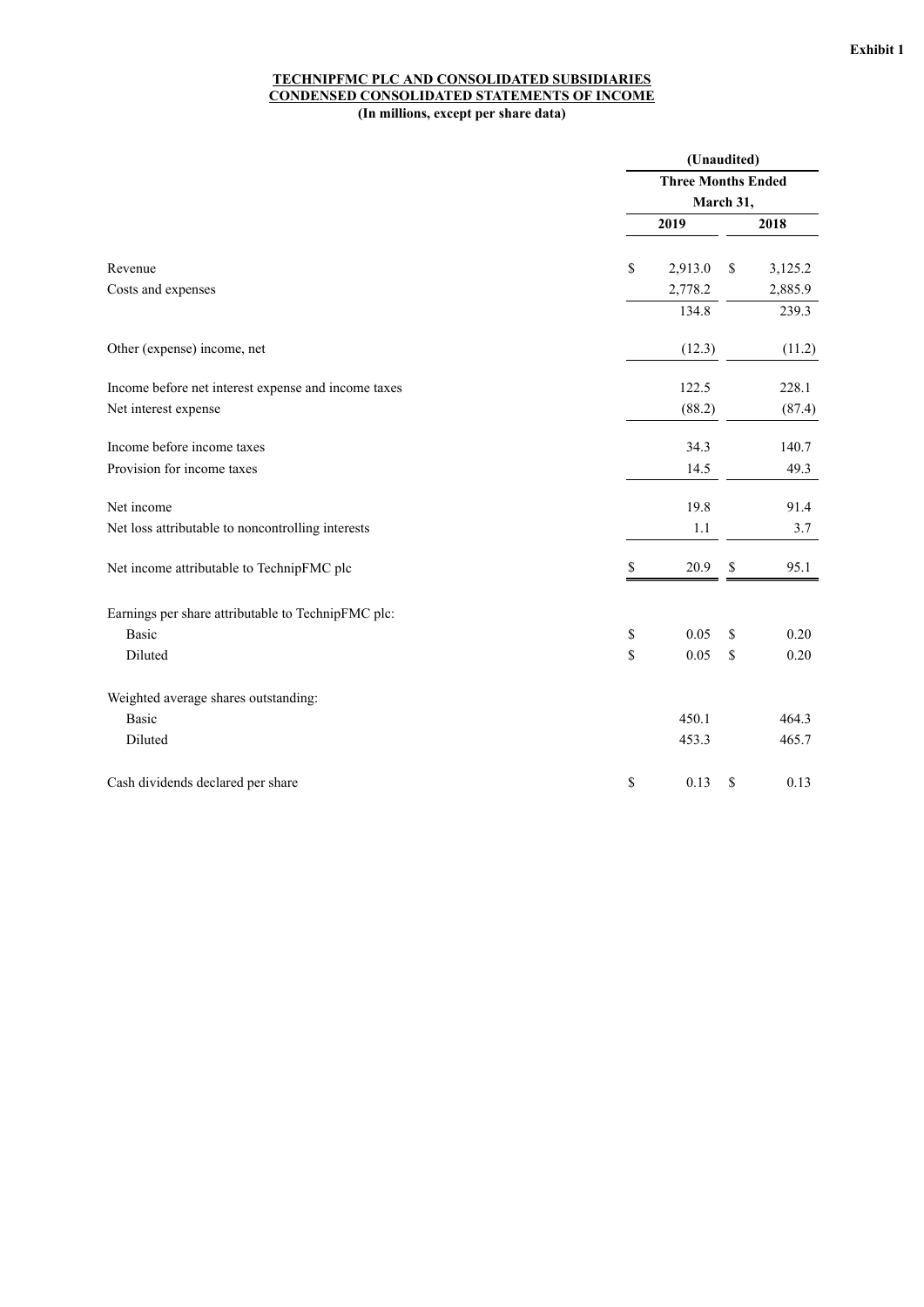#### **TECHNIPFMC PLC AND CONSOLIDATED SUBSIDIARIES BUSINESS SEGMENT DATA (In millions)**

|                                    |               | (Unaudited)<br><b>Three Months Ended</b> |           |         |  |
|------------------------------------|---------------|------------------------------------------|-----------|---------|--|
|                                    |               |                                          |           |         |  |
|                                    |               |                                          | March 31, |         |  |
|                                    |               | 2019                                     | 2018      |         |  |
| Revenue                            |               |                                          |           |         |  |
| Subsea                             | $\mathsf{\$}$ | 1,185.3                                  | \$        | 1,180.2 |  |
| Onshore/Offshore                   |               | 1,335.1                                  |           | 1,573.4 |  |
| Surface Technologies               |               | 392.6                                    |           | 371.6   |  |
|                                    | \$            | 2,913.0                                  | \$        | 3,125.2 |  |
| Income before income taxes         |               |                                          |           |         |  |
| Segment operating profit (loss)    |               |                                          |           |         |  |
| Subsea                             | $\mathsf{\$}$ | 49.9                                     | \$        | 54.4    |  |
| Onshore/Offshore                   |               | 155.7                                    |           | 202.9   |  |
| Surface Technologies               |               | 10.5                                     |           | 30.6    |  |
| Total segment operating profit     |               | 216.1                                    |           | 287.9   |  |
| Corporate items                    |               |                                          |           |         |  |
| Corporate expense (1)              |               | (93.6)                                   |           | (59.8)  |  |
| Net interest expense               |               | (88.2)                                   |           | (87.4)  |  |
| Total corporate items              |               | (181.8)                                  |           | (147.2) |  |
| Net income before income taxes (2) | \$            | 34.3                                     | \$        | 140.7   |  |

(1) Corporate expense primarily includes corporate staff expenses, share-based compensation expenses, other employee benefits, certain foreign exchange gains and losses, and merger transaction and integration expenses.

(2) Includes amounts attributable to noncontrolling interests.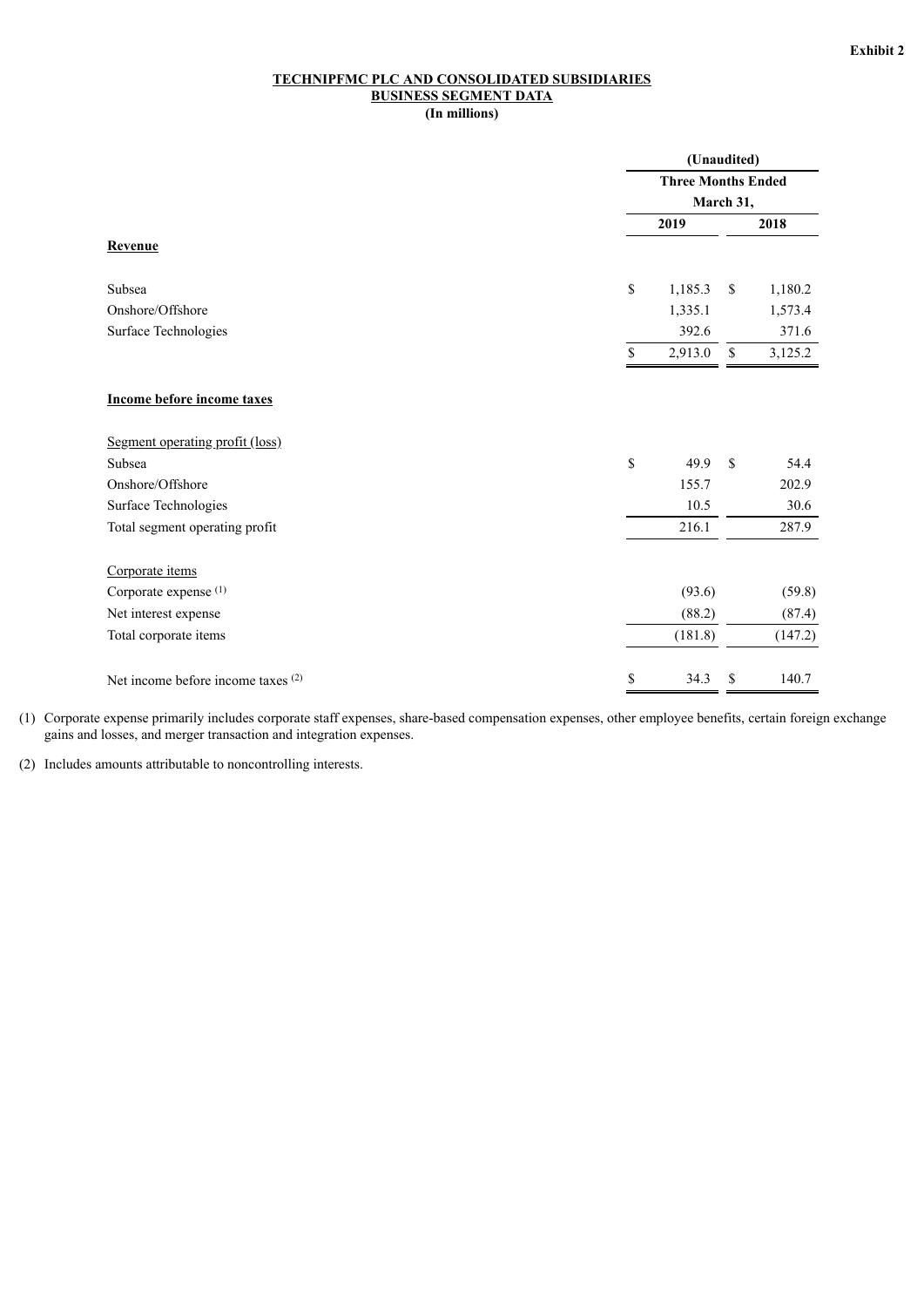#### **TECHNIPFMC PLC AND CONSOLIDATED SUBSIDIARIES BUSINESS SEGMENT DATA (In millions, unaudited)**

|                               |           | <b>Three Months Ended</b> |               |          |
|-------------------------------|-----------|---------------------------|---------------|----------|
| Inbound Orders <sup>(1)</sup> | March 31, |                           |               |          |
|                               |           | 2019                      |               | 2018     |
| Subsea                        | \$        | 2,677.6                   | - \$          | 1,227.8  |
| Onshore/Offshore              |           | 3,138.9                   |               | 1,849.6  |
| Surface Technologies          |           | 368.0                     |               | 409.6    |
| Total inbound orders          | \$        | 6,184.5                   | - \$          | 3,487.0  |
| Order Backlog <sup>(2)</sup>  |           |                           | March 31,     |          |
|                               |           | 2019                      |               | 2018     |
| Subsea                        | \$        | 7,477.3                   | <b>S</b>      | 6,110.9  |
| Onshore/Offshore              |           | 9,862.7                   |               | 7,491.6  |
| Surface Technologies          |           | 437.6                     |               | 409.5    |
| Total order backlog           | \$        | 17,777.6                  | <sup>\$</sup> | 14,012.0 |

(1) Inbound orders represent the estimated sales value of confirmed customer orders received during the reporting period.

(2) Order backlog is calculated as the estimated sales value of unfilled, confirmed customer orders at the reporting date.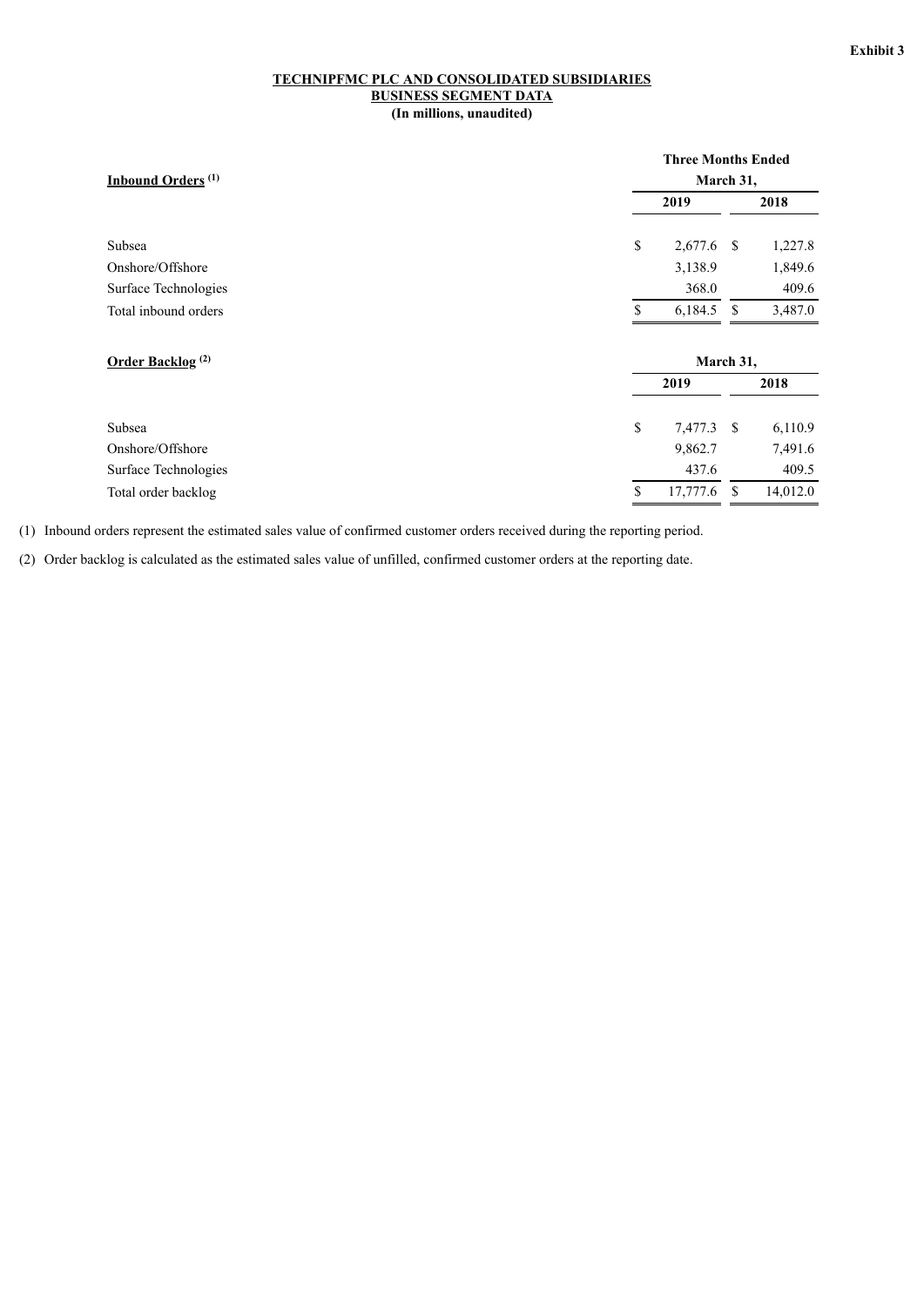#### **TECHNIPFMC PLC AND CONSOLIDATED SUBSIDIARIES CONDENSED CONSOLIDATED BALANCE SHEETS (In millions)**

|                                                       | (Unaudited)       |               |                      |  |  |  |
|-------------------------------------------------------|-------------------|---------------|----------------------|--|--|--|
|                                                       | March 31,<br>2019 |               | December 31,<br>2018 |  |  |  |
| Cash and cash equivalents                             | \$<br>4,965.3     | <sup>\$</sup> | 5,540.0              |  |  |  |
| Trade receivables, net                                | 2,250.3           |               | 2,469.7              |  |  |  |
| Contract assets                                       | 1,383.7           |               | 1,295.0              |  |  |  |
| Inventories, net                                      | 1,315.2           |               | 1,251.2              |  |  |  |
| Other current assets                                  | 1,337.6           |               | 1,225.3              |  |  |  |
| Total current assets                                  | 11,252.1          |               | 11,781.2             |  |  |  |
| Property, plant and equipment, net                    | 3,381.9           |               | 3,259.8              |  |  |  |
| Goodwill                                              | 7,603.4           |               | 7,607.6              |  |  |  |
| Intangible assets, net                                | 1,156.9           |               | 1,176.7              |  |  |  |
| Other assets                                          | 2,277.6           |               | 959.2                |  |  |  |
| Total assets                                          | \$<br>25,671.9    | $\mathbb{S}$  | 24,784.5             |  |  |  |
| Short-term debt and current portion of long-term debt | \$<br>208.9       | \$            | 67.4                 |  |  |  |
| Accounts payable, trade                               | 2,464.5           |               | 2,600.3              |  |  |  |
| Contract liabilities                                  | 4,252.2           |               | 4,085.1              |  |  |  |
| Other current liabilities                             | 2,702.9           |               | 2,381.6              |  |  |  |
| Total current liabilities                             | 9,628.5           |               | 9,134.4              |  |  |  |
| Long-term debt, less current portion                  | 3,725.0           |               | 4,124.3              |  |  |  |
| Other liabilities                                     | 1,864.3           |               | 1,056.4              |  |  |  |
| Redeemable noncontrolling interest                    | 38.5              |               | 38.5                 |  |  |  |
| TechnipFMC plc stockholders' equity                   | 10,384.7          |               | 10,399.6             |  |  |  |
| Noncontrolling interests                              | 30.9              |               | 31.3                 |  |  |  |
| Total liabilities and equity                          | \$<br>25,671.9    | \$            | 24,784.5             |  |  |  |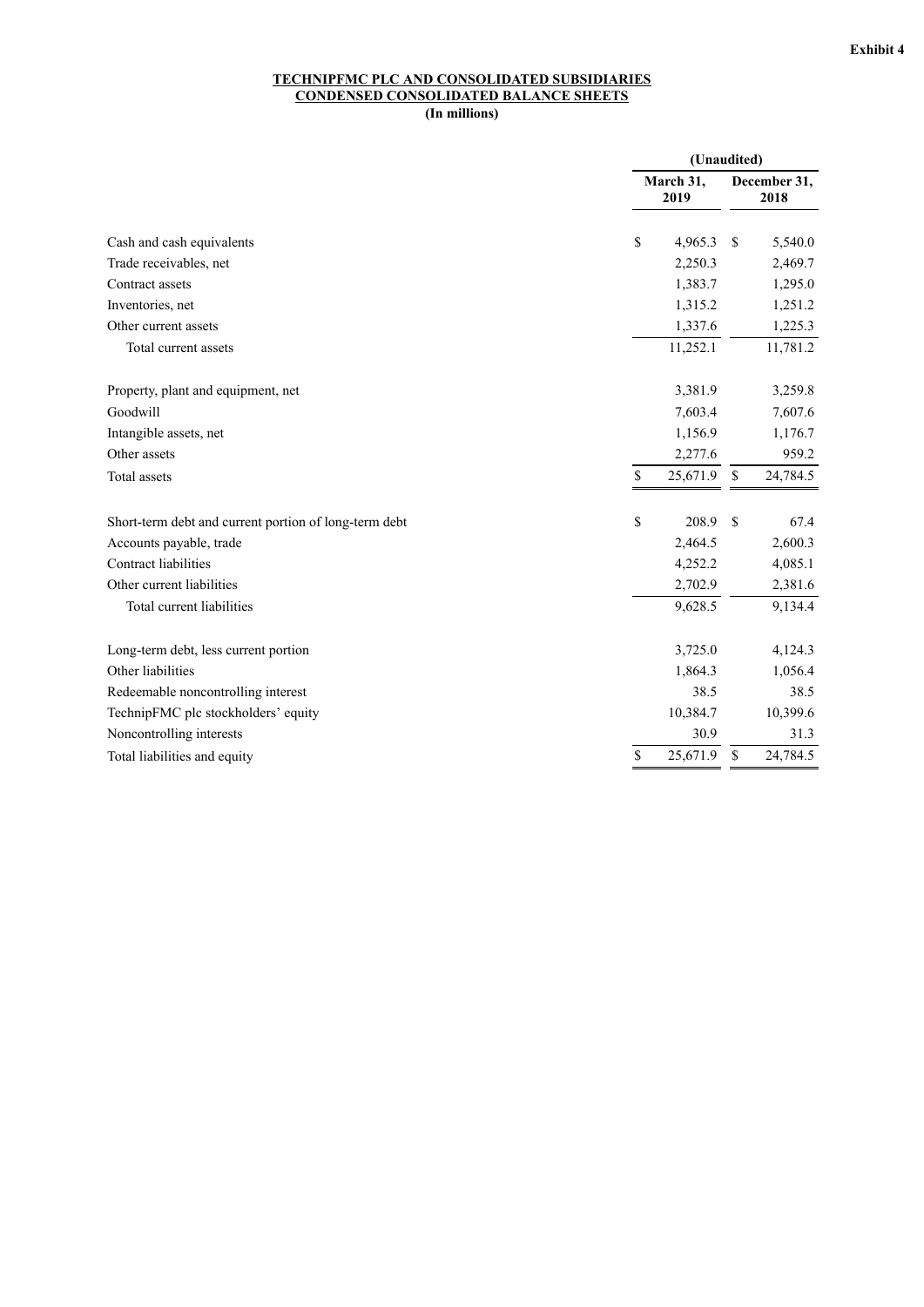#### **TECHNIPFMC PLC AND CONSOLIDATED SUBSIDIARIES CONSOLIDATED STATEMENTS OF CASH FLOWS (In millions)**

|                                                                                                | (Unaudited)<br><b>Three Months Ended</b> |           |    |         |  |
|------------------------------------------------------------------------------------------------|------------------------------------------|-----------|----|---------|--|
|                                                                                                |                                          |           |    |         |  |
|                                                                                                |                                          | March 31, |    |         |  |
|                                                                                                |                                          | 2019      |    | 2018    |  |
| Cash provided (required) by operating activities                                               |                                          |           |    |         |  |
| Net income                                                                                     | \$                                       | 19.8      | \$ | 91.4    |  |
| Adjustments to reconcile net income (loss) to cash provided (required) by operating activities |                                          |           |    |         |  |
| Depreciation                                                                                   |                                          | 88.9      |    | 86.4    |  |
| Amortization                                                                                   |                                          | 30.5      |    | 45.4    |  |
| Impairments                                                                                    |                                          | 0.9       |    | 0.4     |  |
| Employee benefit plan and share-based compensation costs                                       |                                          | 20.9      |    | 7.4     |  |
| Deferred income tax provision (benefit), net                                                   |                                          | (90.8)    |    | (59.9)  |  |
| Unrealized loss on derivative instruments and foreign exchange                                 |                                          | 29.2      |    | 7.3     |  |
| Income from equity affiliates, net of dividends received                                       |                                          | (9.9)     |    | (13.2)  |  |
| Other                                                                                          |                                          | 72.7      |    | 136.0   |  |
| Changes in operating assets and liabilities, net of effects of acquisitions                    |                                          |           |    |         |  |
| Trade receivables, net and contract assets                                                     |                                          | 131.8     |    | (522.7) |  |
| Inventories, net                                                                               |                                          | (61.5)    |    | (59.7)  |  |
| Accounts payable, trade                                                                        |                                          | (148.6)   |    | (332.2) |  |
| Contract liabilities                                                                           |                                          | 186.1     |    | 462.0   |  |
| Income taxes payable (receivable), net                                                         |                                          | 20.8      |    | 15.9    |  |
| Other current assets and liabilities, net                                                      |                                          | (126.3)   |    | 39.7    |  |
| Other noncurrent assets and liabilities, net                                                   |                                          | (43.1)    |    | (105.8) |  |
| Cash provided (required) by operating activities                                               |                                          | 121.4     |    | (201.6) |  |
| Cash provided (required) by investing activities                                               |                                          |           |    |         |  |
| Capital expenditures                                                                           |                                          | (178.2)   |    | (53.2)  |  |
| Payment to acquire debt securities                                                             |                                          | (59.7)    |    |         |  |
| Acquisitions, net of cash acquired                                                             |                                          |           |    | (62.0)  |  |
| Proceeds from sale of assets                                                                   |                                          | 0.9       |    | 1.8     |  |
| Other                                                                                          |                                          |           |    | (0.2)   |  |
| Cash provided (required) by investing activities                                               |                                          | (237.0)   |    | (113.6) |  |
|                                                                                                |                                          |           |    |         |  |
| Cash required by financing activities                                                          |                                          |           |    |         |  |
| Net increase in short-term debt                                                                |                                          | 114.5     |    | 2.4     |  |
| Net decrease in commercial paper                                                               |                                          | (450.4)   |    | (117.6) |  |
| Proceeds from issuance of long-term debt                                                       |                                          | 96.2      |    | 0.5     |  |
| Repayments of long-term debt                                                                   |                                          |           |    | (5.3)   |  |
| Purchase of ordinary shares                                                                    |                                          | (33.0)    |    | (92.6)  |  |
| Settlements of mandatorily redeemable financial liability                                      |                                          | (174.9)   |    |         |  |
| Other                                                                                          |                                          |           |    | 1.4     |  |
| Cash required by financing activities                                                          |                                          | (447.6)   |    | (211.2) |  |
| Effect of changes in foreign exchange rates on cash and cash equivalents                       |                                          | (11.5)    |    | 9.6     |  |
| Increase (decrease) in cash and cash equivalents                                               |                                          | (574.7)   |    | (516.8) |  |
| Cash and cash equivalents, beginning of period                                                 |                                          | 5,540.0   |    | 6,737.4 |  |
| Cash and cash equivalents, end of period                                                       | \$                                       | 4,965.3   | \$ | 6,220.6 |  |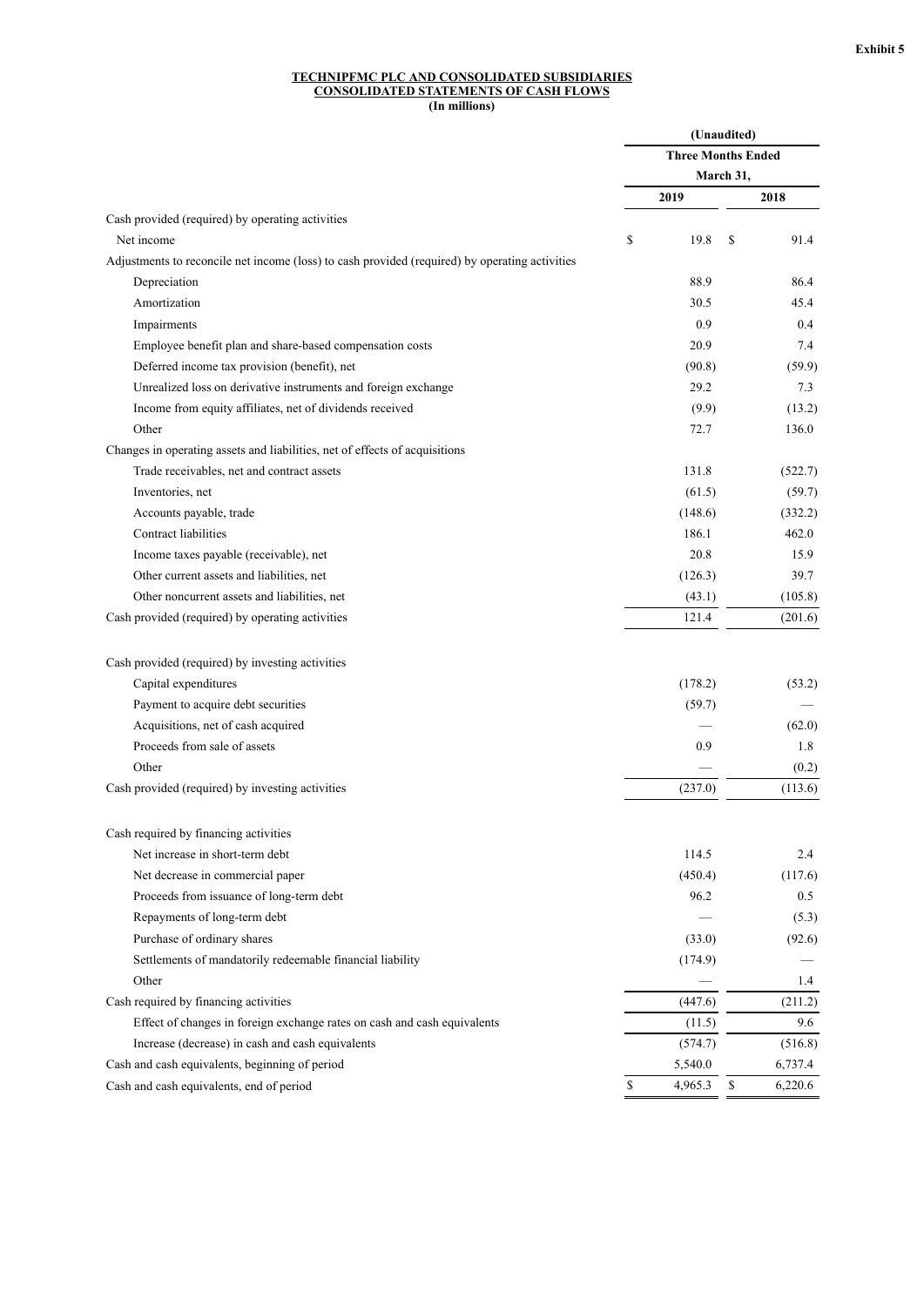#### **TECHNIPFMC PLC AND CONSOLIDATED SUBSIDIARIES RECONCILIATION OF GAAP TO NON-GAAP FINANCIAL MEASURES (In millions, unaudited)**

#### **Charges and Credits**

In addition to financial results determined in accordance with U.S. generally accepted accounting principles (GAAP), the first quarter 2019 Earnings Release also includes non-GAAP financial measures (as defined in Item 10 of Regulation S-K of the Securities Exchange Act of 1934, as amended) and describes performance on a year-over-year basis against 2018 results and measures. Net income, excluding charges and credits, as well as measures derived from it (including Diluted EPS, excluding charges and credits; Income before net interest expense and taxes, excluding charges and credits ("Adjusted Operating profit"); Depreciation and amortization, excluding charges and credits; Earnings before net interest expense, income taxes, depreciation and amortization, excluding charges and credits ("Adjusted EBITDA"); and net cash) are non-GAAP financial measures. Management believes that the exclusion of charges and credits from these financial measures enables investors and management to more effectively evaluate TechnipFMC's operations and consolidated results of operations period-over-period, and to identify operating trends that could otherwise be masked or misleading to both investors and management by the excluded items. These measures are also used by management as performance measures in determining certain incentive compensation. The foregoing non-GAAP financial measures should be considered by investors in addition to, not as a substitute for or superior to, other measures of financial performance prepared in accordance with GAAP. The following is a reconciliation of the most comparable financial measures under GAAP to the non-GAAP financial measures.

|                                                                     |                |                                                        |    |                                                                     |                                      |      |                         | <b>Three Months Ended</b> |                                                                                                 |       |                                     |       |                                                                                                                                  |       |
|---------------------------------------------------------------------|----------------|--------------------------------------------------------|----|---------------------------------------------------------------------|--------------------------------------|------|-------------------------|---------------------------|-------------------------------------------------------------------------------------------------|-------|-------------------------------------|-------|----------------------------------------------------------------------------------------------------------------------------------|-------|
|                                                                     | March 31, 2019 |                                                        |    |                                                                     |                                      |      |                         |                           |                                                                                                 |       |                                     |       |                                                                                                                                  |       |
|                                                                     |                | Net income (loss)<br>attributable to<br>TechnipFMC plc |    | Net income (loss)<br>attributable to<br>noncontrolling<br>interests | <b>Provision for</b><br>income taxes |      | Net interest<br>expense |                           | Income (loss)<br>before net<br>interest expense<br>and income<br>taxes<br>(Operating<br>profit) |       | Depreciation<br>and<br>amortization |       | <b>Earnings</b> (loss)<br>before net<br>interest<br>expense,<br>income taxes.<br>depreciation<br>and<br>amortization<br>(EBITDA) |       |
| TechnipFMC plc, as reported                                         | S              | 20.9                                                   | \$ | (1.1)                                                               | \$                                   | 14.5 | <sup>\$</sup>           | 88.2                      | s                                                                                               | 122.5 | S                                   | 119.4 | S                                                                                                                                | 241.9 |
| Charges and (credits):                                              |                |                                                        |    |                                                                     |                                      |      |                         |                           |                                                                                                 |       |                                     |       |                                                                                                                                  |       |
| Impairment and other<br>charges                                     |                | 0.5                                                    |    |                                                                     |                                      | 0.2  |                         |                           |                                                                                                 | 0.7   |                                     |       |                                                                                                                                  | 0.7   |
| Restructuring and other<br>severance charges                        |                | 11.6                                                   |    |                                                                     |                                      | 4.2  |                         |                           |                                                                                                 | 15.8  |                                     |       |                                                                                                                                  | 15.8  |
| <b>Business combination</b><br>transaction and integration<br>costs |                | 8.9                                                    |    |                                                                     |                                      | 3.2  |                         |                           |                                                                                                 | 12.1  |                                     |       |                                                                                                                                  | 12.1  |
| Reorganization                                                      |                | 19.2                                                   |    |                                                                     |                                      | 6.1  |                         |                           |                                                                                                 | 25.3  |                                     |       |                                                                                                                                  | 25.3  |
| Purchase price accounting<br>adjustment                             |                | 6.5                                                    |    |                                                                     |                                      | 2.0  |                         |                           |                                                                                                 | 8.5   |                                     | (8.5) |                                                                                                                                  |       |
| Valuation allowance                                                 |                | (40.3)                                                 |    |                                                                     |                                      | 40.3 |                         |                           |                                                                                                 |       |                                     |       |                                                                                                                                  |       |
| Adjusted financial measures                                         | S              | 27.3                                                   | \$ | (1.1)                                                               | S                                    | 70.5 | £.                      | 88.2                      | \$.                                                                                             | 184.9 | <b>S</b>                            | 110.9 | S                                                                                                                                | 295.8 |

Diluted earnings (loss) per share attributable to TechnipFMC plc, as reported <br>  $\frac{1}{2}$  8 0.05

Adjusted diluted earnings (loss) per share attributable to TechnipFMC plc \$ 0.06

|                                                              |                                                    |       |                                                                     |       |                                      |      |                         | <b>Three Months Ended</b> |                                                                                              |       |                                     |        |                                                                                                                        |       |
|--------------------------------------------------------------|----------------------------------------------------|-------|---------------------------------------------------------------------|-------|--------------------------------------|------|-------------------------|---------------------------|----------------------------------------------------------------------------------------------|-------|-------------------------------------|--------|------------------------------------------------------------------------------------------------------------------------|-------|
|                                                              | March 31, 2018                                     |       |                                                                     |       |                                      |      |                         |                           |                                                                                              |       |                                     |        |                                                                                                                        |       |
|                                                              | Net income<br>attributable to<br>TechnipFMC<br>plc |       | Net income (loss)<br>attributable to<br>noncontrolling<br>interests |       | <b>Provision for</b><br>income taxes |      | Net interest<br>expense |                           | <b>Income before</b><br>net interest<br>expense and<br>income taxes<br>(Operating<br>profit) |       | Depreciation<br>and<br>amortization |        | <b>Earnings before</b><br>net interest<br>expense,<br>income taxes,<br>depreciation<br>and<br>amortization<br>(EBITDA) |       |
| TechnipFMC plc, as reported                                  | S                                                  | 95.1  | S                                                                   | (3.7) | \$                                   | 49.3 | S                       | 87.4                      | S                                                                                            | 228.1 | S                                   | 131.8  | S                                                                                                                      | 359.9 |
| Charges and (credits):                                       |                                                    |       |                                                                     |       |                                      |      |                         |                           |                                                                                              |       |                                     |        |                                                                                                                        |       |
| Impairment and other charges                                 |                                                    | 2.2   |                                                                     |       |                                      | 0.8  |                         |                           |                                                                                              | 3.0   |                                     |        |                                                                                                                        | 3.0   |
| Restructuring and other<br>severance charges                 |                                                    | 6.2   |                                                                     |       |                                      | 2.3  |                         |                           |                                                                                              | 8.5   |                                     |        |                                                                                                                        | 8.5   |
| Business combination<br>transaction and integration<br>costs |                                                    | 4.1   |                                                                     |       |                                      | 1.5  |                         |                           |                                                                                              | 5.6   |                                     |        |                                                                                                                        | 5.6   |
| Purchase price accounting<br>adjustment                      |                                                    | 23.9  |                                                                     |       |                                      | 7.4  |                         |                           |                                                                                              | 31.3  |                                     | (21.7) |                                                                                                                        | 9.6   |
| Adjusted financial measures                                  | s                                                  | 131.5 | \$                                                                  | (3.7) | \$                                   | 61.3 | S                       | 87.4                      | s                                                                                            | 276.5 | S                                   | 110.1  | s                                                                                                                      | 386.6 |

 $\frac{1}{s}$  to TechnipFMC plc, as reported 9.20 Adjusted diluted earnings (loss) per share attributable to<br>
TechnipFMC plc  $$ 0.28$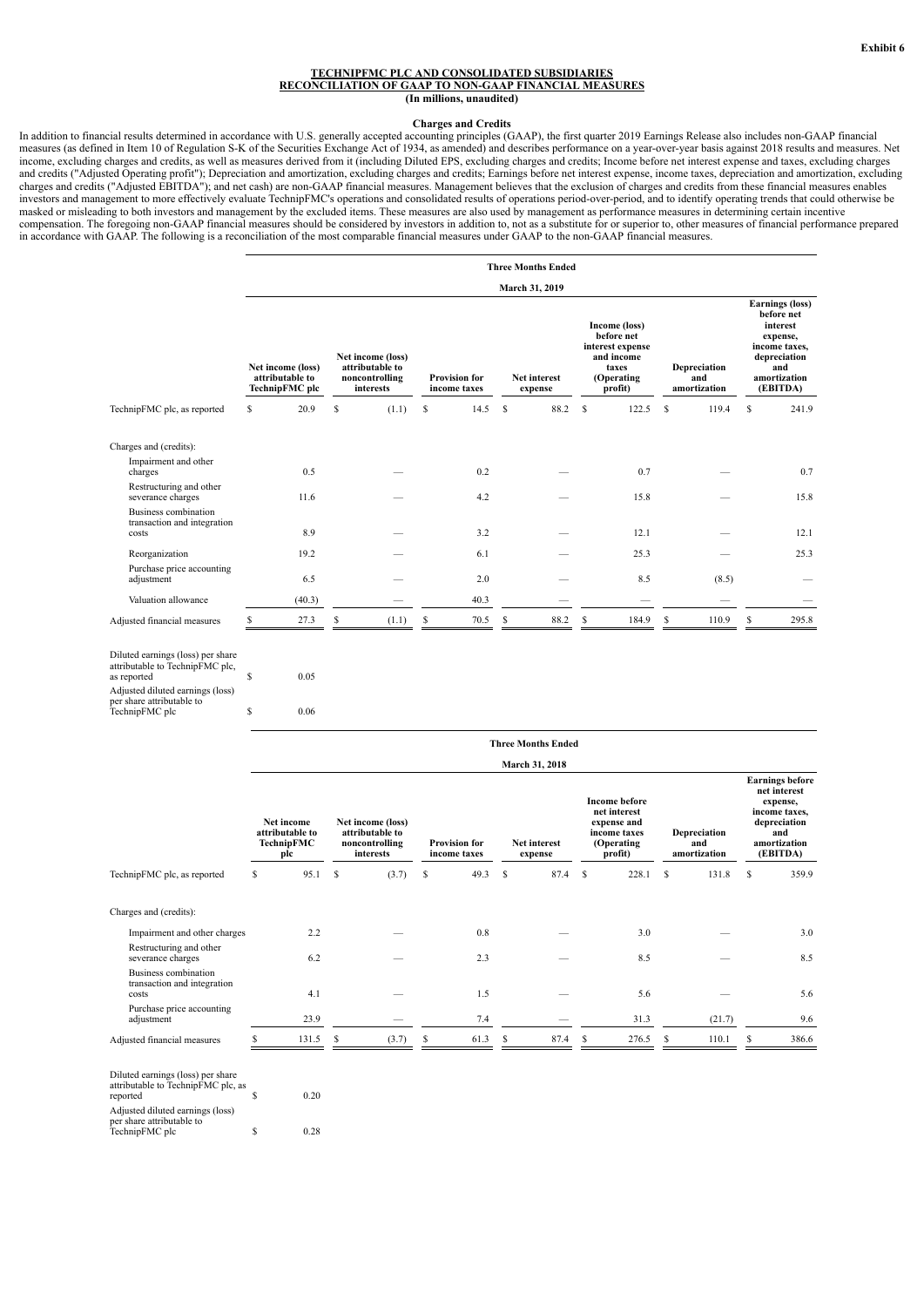#### **TECHNIPFMC PLC AND CONSOLIDATED SUBSIDIARIES RECONCILIATION OF GAAP TO NON-GAAP FINANCIAL MEASURES (In millions, unaudited)**

|                                                              | <b>Three Months Ended</b> |               |    |                             |    |                                       |    |                        |    |              |
|--------------------------------------------------------------|---------------------------|---------------|----|-----------------------------|----|---------------------------------------|----|------------------------|----|--------------|
|                                                              | March 31, 2019            |               |    |                             |    |                                       |    |                        |    |              |
|                                                              |                           | <b>Subsea</b> |    | Onshore/<br><b>Offshore</b> |    | <b>Surface</b><br><b>Technologies</b> |    | Corporate<br>and Other |    | <b>Total</b> |
| Revenue                                                      | \$                        | 1,185.3       | \$ | 1,335.1                     | \$ | 392.6                                 | \$ |                        | \$ | 2,913.0      |
| Operating profit (loss), as reported (pre-tax)               | \$                        | 49.9          | \$ | 155.7                       | \$ | 10.5                                  | \$ | (93.6)                 | \$ | 122.5        |
| Charges and (credits):                                       |                           |               |    |                             |    |                                       |    |                        |    |              |
| Impairment and other charges                                 |                           | 0.7           |    |                             |    |                                       |    |                        |    | 0.7          |
| Restructuring and other severance charges                    |                           | 1.6           |    | 3.8                         |    | 1.5                                   |    | 8.9                    |    | 15.8         |
| Business combination transaction and integration costs       |                           |               |    |                             |    |                                       |    | 12.1                   |    | 12.1         |
| Reorganization                                               |                           |               |    | 25.3                        |    |                                       |    |                        |    | 25.3         |
| Purchase price accounting adjustments - amortization related |                           | 8.5           |    |                             |    |                                       |    |                        |    | 8.5          |
| Subtotal                                                     |                           | 10.8          |    | 29.1                        |    | 1.5                                   |    | 21.0                   |    | 62.4         |
| Adjusted Operating profit (loss)                             |                           | 60.7          |    | 184.8                       |    | 12.0                                  |    | (72.6)                 |    | 184.9        |
| Adjusted Depreciation and amortization                       |                           | 79.0          |    | 10.0                        |    | 18.1                                  |    | 3.8                    |    | 110.9        |
| <b>Adjusted EBITDA</b>                                       | \$                        | 139.7         | \$ | 194.8                       | \$ | 30.1                                  | \$ | (68.8)                 | \$ | 295.8        |
| Operating profit margin, as reported                         |                           | 4.2%          |    | 11.7%                       |    | 2.7%                                  |    |                        |    | 4.2%         |
| Adjusted Operating profit margin                             |                           | 5.1%          |    | 13.8%                       |    | 3.1%                                  |    |                        |    | 6.3%         |
| Adjusted EBITDA margin                                       |                           | 11.8%         |    | 14.6%                       |    | 7.7%                                  |    |                        |    | 10.2%        |

|                                                                     | <b>Three Months Ended</b> |               |    |                             |    |                                       |    |                        |    |              |  |
|---------------------------------------------------------------------|---------------------------|---------------|----|-----------------------------|----|---------------------------------------|----|------------------------|----|--------------|--|
|                                                                     |                           |               |    |                             |    | March 31, 2018                        |    |                        |    |              |  |
|                                                                     |                           | <b>Subsea</b> |    | Onshore/<br><b>Offshore</b> |    | <b>Surface</b><br><b>Technologies</b> |    | Corporate<br>and Other |    | <b>Total</b> |  |
| Revenue                                                             | \$                        | 1,180.2       | \$ | 1,573.4                     | \$ | 371.6                                 | \$ |                        | \$ | 3,125.2      |  |
| Operating profit (loss), as reported (pre-tax)                      | \$                        | 54.4          | \$ | 202.9                       | \$ | 30.6                                  | \$ | (59.8)                 | \$ | 228.1        |  |
| Charges and (credits):                                              |                           |               |    |                             |    |                                       |    |                        |    |              |  |
| Impairment and other charges                                        |                           | 0.4           |    | 2.6                         |    |                                       |    |                        |    | 3.0          |  |
| Restructuring and other severance charges                           |                           | 2.7           |    | 0.9                         |    | 2.4                                   |    | 2.5                    |    | 8.5          |  |
| Business combination transaction and integration costs              |                           |               |    |                             |    |                                       |    | 5.6                    |    | 5.6          |  |
| Purchase price accounting adjustments - non-amortization<br>related |                           | 6.0           |    |                             |    | 3.6                                   |    |                        |    | 9.6          |  |
| Purchase price accounting adjustments - amortization related        |                           | 21.9          |    |                             |    | (0.1)                                 |    | (0.1)                  |    | 21.7         |  |
| Subtotal                                                            |                           | 31.0          |    | 3.5                         |    | 5.9                                   |    | 8.0                    |    | 48.4         |  |
| Adjusted Operating profit (loss)                                    |                           | 85.4          |    | 206.4                       |    | 36.5                                  |    | (51.8)                 |    | 276.5        |  |
| Adjusted Depreciation and amortization                              |                           | 86.6          |    | 8.6                         |    | 13.8                                  |    | 1.1                    |    | 110.1        |  |
| <b>Adjusted EBITDA</b>                                              | \$                        | 172.0         | \$ | 215.0                       | \$ | 50.3                                  | \$ | (50.7)                 | \$ | 386.6        |  |
| Operating profit margin, as reported                                |                           | 4.6%          |    | 12.9%                       |    | 8.2%                                  |    |                        |    | 7.3%         |  |
| Adjusted Operating profit margin                                    |                           | 7.2%          |    | 13.1%                       |    | 9.8%                                  |    |                        |    | 8.8%         |  |
| Adjusted EBITDA margin                                              |                           | 14.6%         |    | 13.7%                       |    | 13.5%                                 |    |                        |    | 12.4%        |  |